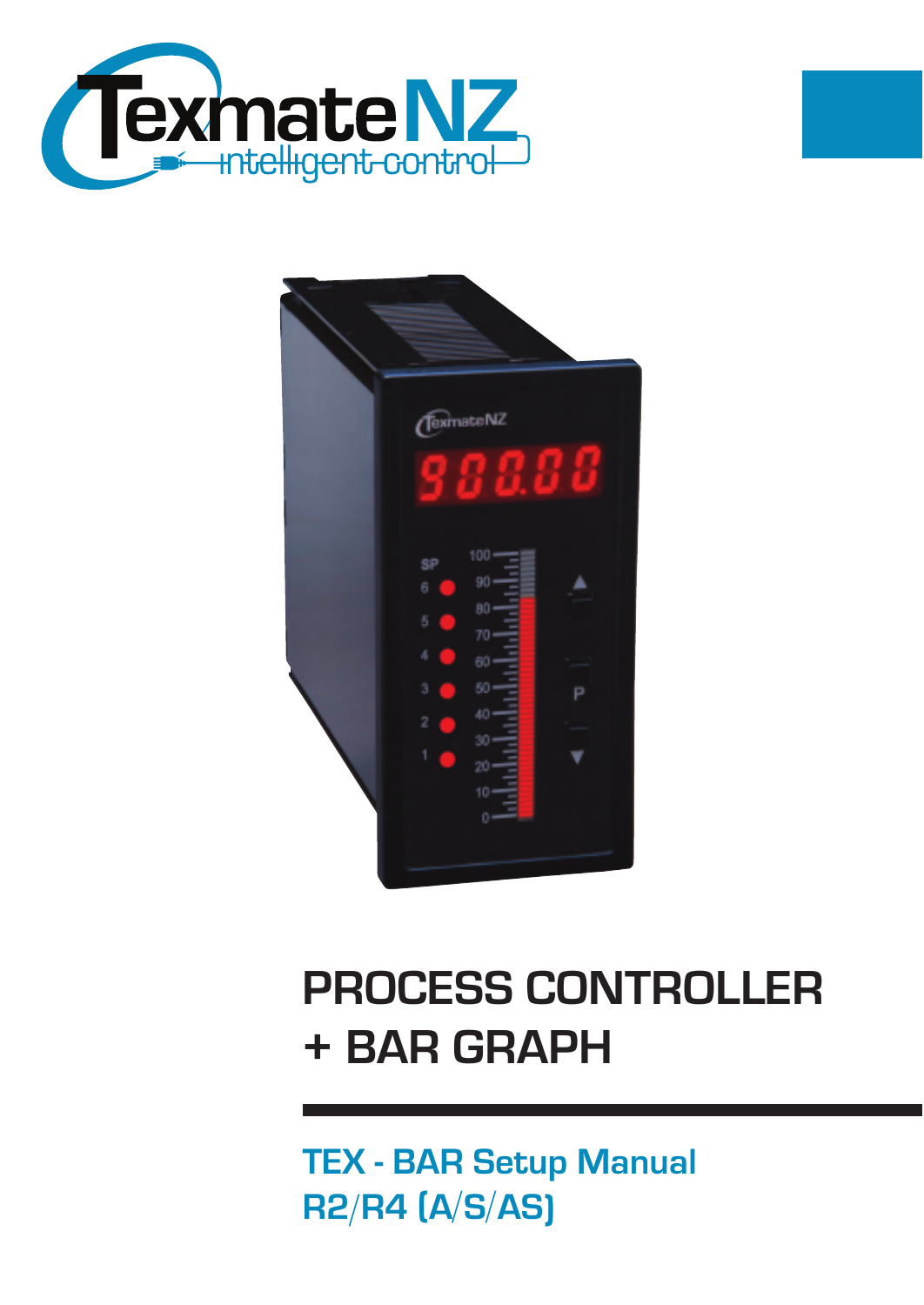### **CONTENTS**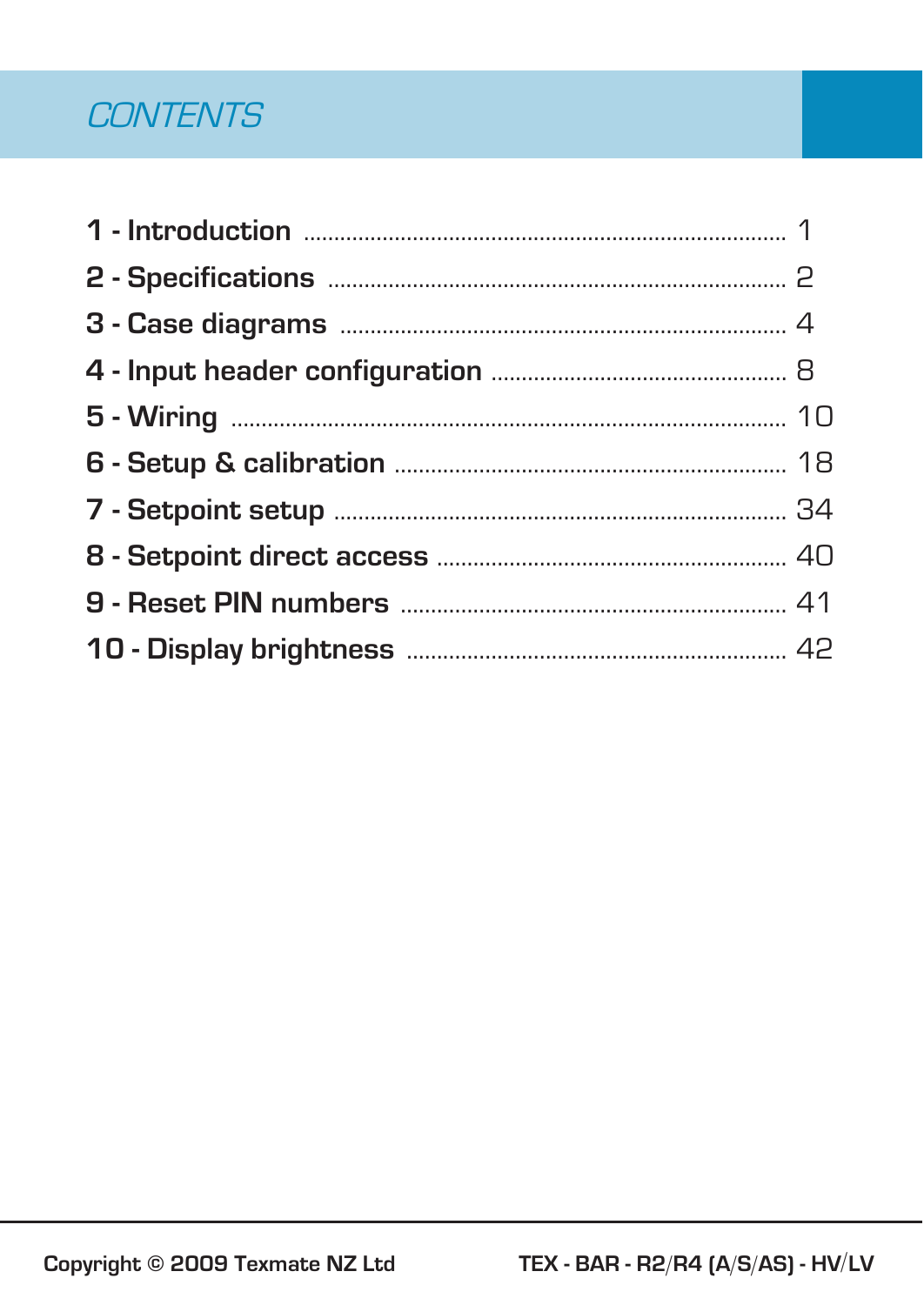## **1 INTRODUCTION**

The TEX - BAR process controller interfaces smoothly with a wide range of PLC and monitoring systems.

The key feature of this controller is its 0-100% front panel bar graph, which provides instant, efficient viewing of your selected variable. This compact controller also includes a 5-digit LED display, 6 setpoints and 3 front panel buttons.

Designed specifically for use in process applications, the TEX - BAR accepts 0-20mA, 4-20mA, 0-2V or 0-10V inputs. Setup and calibration is simple, with on-screen, step-by-step instructions.

The TEX - BAR is available in models with either 2 or 4 relay outputs. A serial port and/or an analog output can also be added.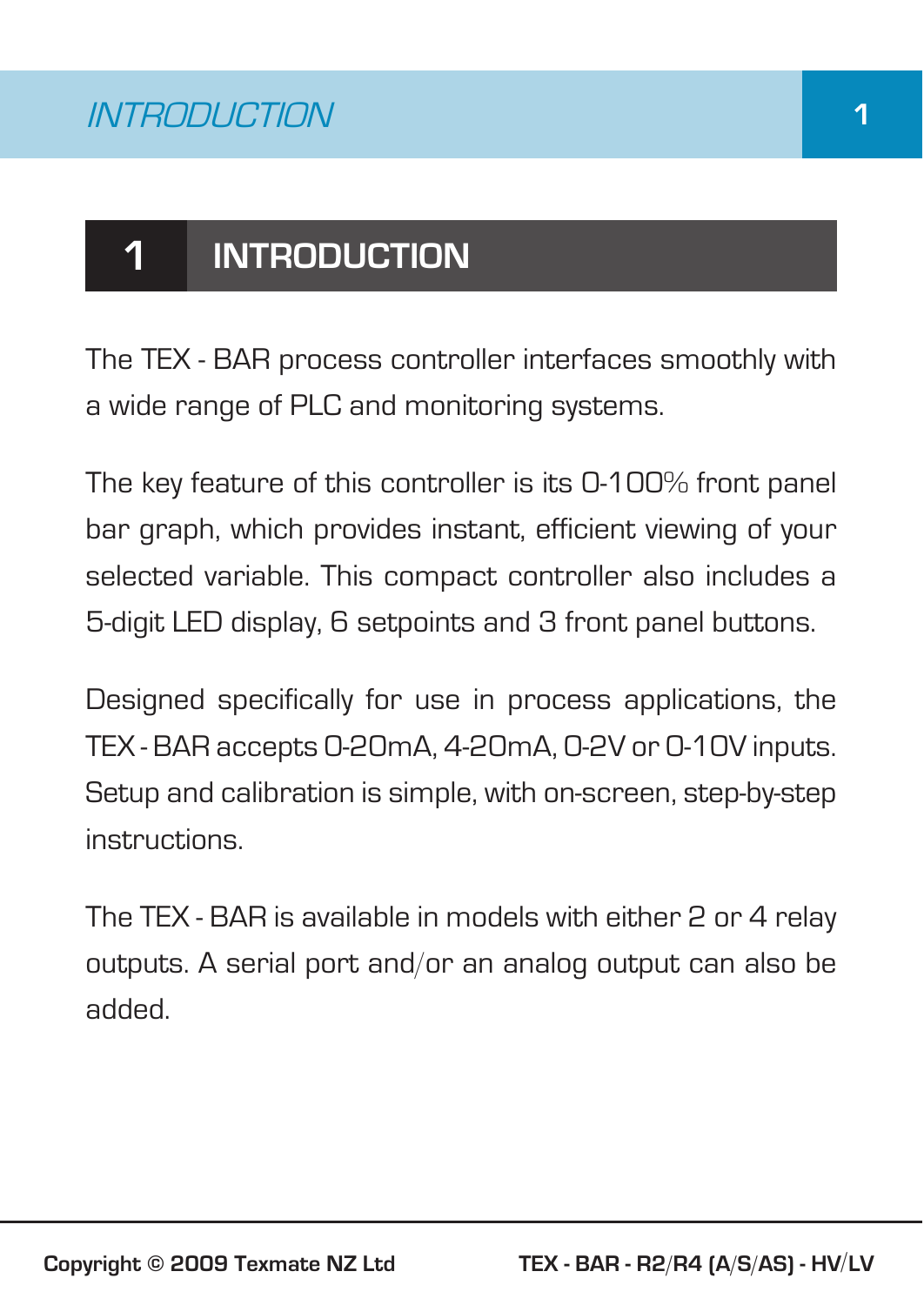# **2 SPECIFICATIONS**

| Input                | Current: 0-20mA, 4-20mA or            |  |  |
|----------------------|---------------------------------------|--|--|
|                      | Voltage: 0-2V, 0-10V                  |  |  |
| Power supply         | HV: 85-265V AC/95-370V DC or          |  |  |
|                      | LV: 15-48V AC/10-72V DC               |  |  |
| <b>Sampling rate</b> | 10Hz                                  |  |  |
| Resolution           | 16-bit                                |  |  |
| <b>Accuracy</b>      | 0.05% of reading                      |  |  |
| Temperature drift    | Typically 50ppm/°C                    |  |  |
| Calibration          | Factory pre-calibrated - automatic or |  |  |
|                      | manual user calibration available     |  |  |
| <b>Security</b>      | Setup is PIN code protected           |  |  |
| Case                 | 96 x 48 x 119.5mm (H x W x D)         |  |  |
|                      | 92.5 x 45.5mm panel cutout            |  |  |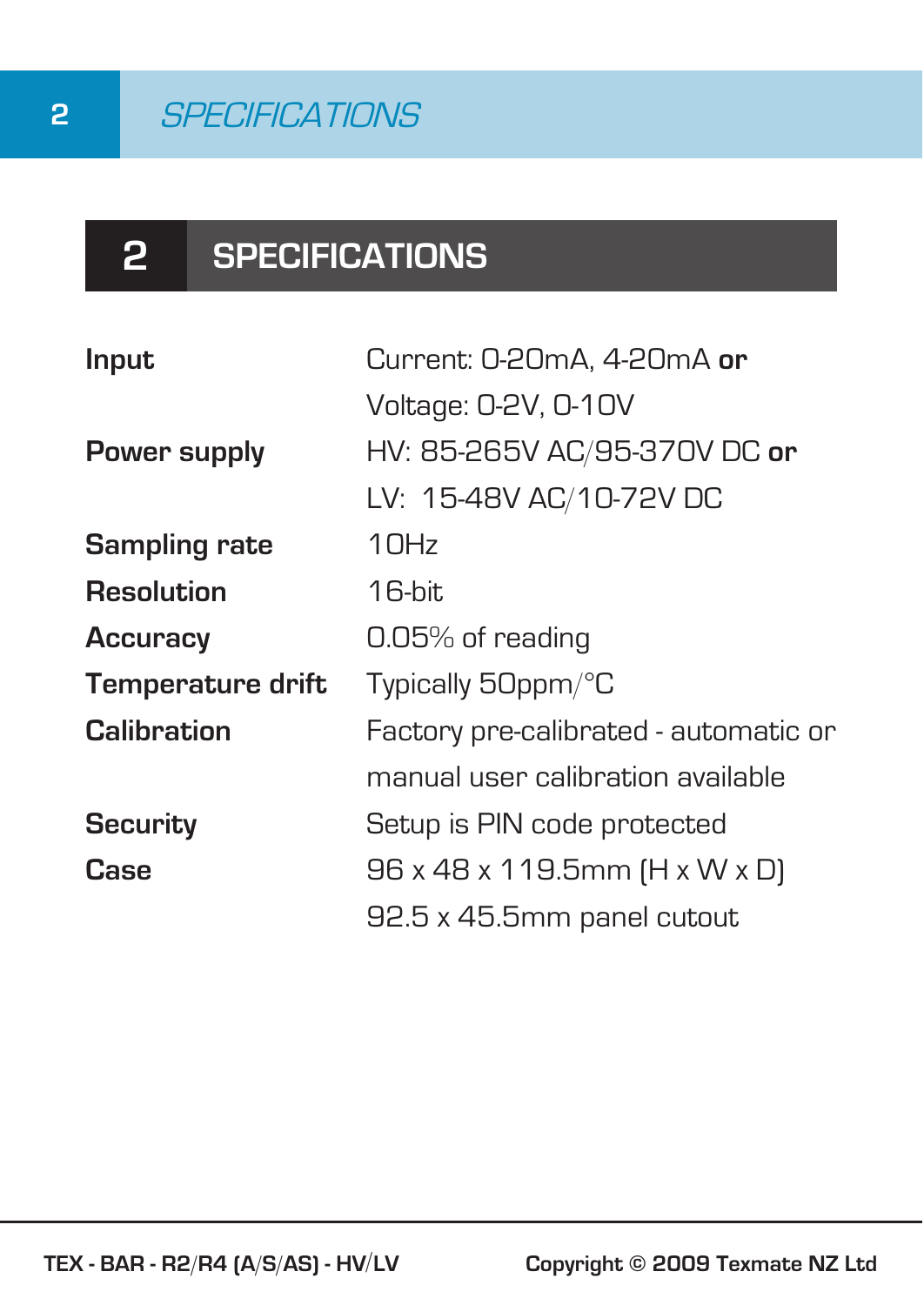#### **OPTIONAL OUTPUTS**

#### **Analog output**

Isolated 16-bit 4-20mA/0-10V output (fully scaleable). Window programmable over full-scale range.

#### **Serial port**

Isolated RS232 **or** RS485 Modes: Texmate ASCII, Modbus RTU slave, Ranger A Data rates: 1200-115k2 baud. Parity: Odd/even/none

#### **Relay outputs**

2 **or** 4 x 5A Form A relays

#### **HEADER SELECTABLE OPTIONS**

#### **Input range**

20mA Custom 2V 10V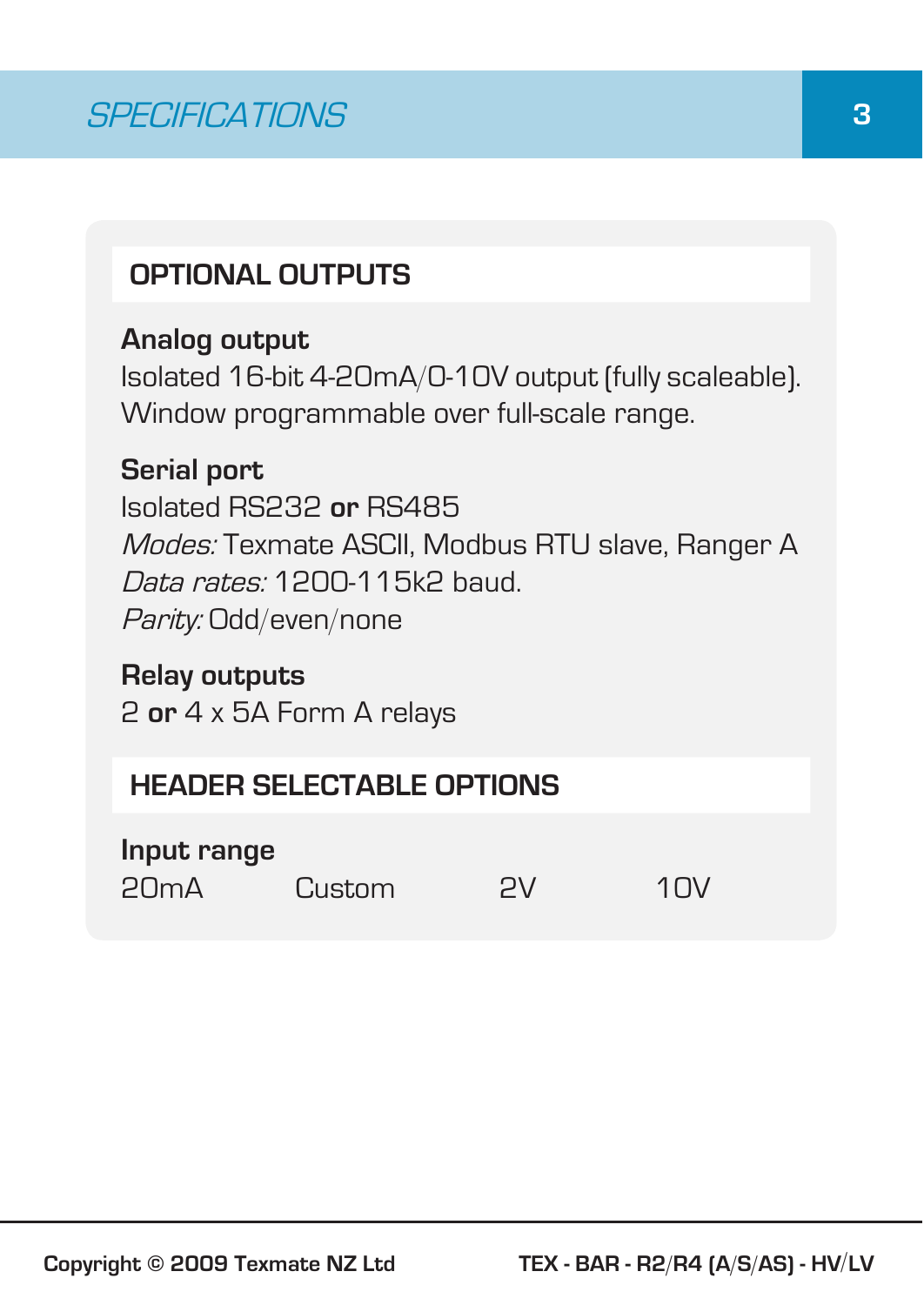### **3 CASE DIAGRAMS**

The TEX - BAR has a 5-digit LED display, three buttons and six setpoint annunciators. It also features a 1-100% bar graph for efficient viewing of your selected variable.

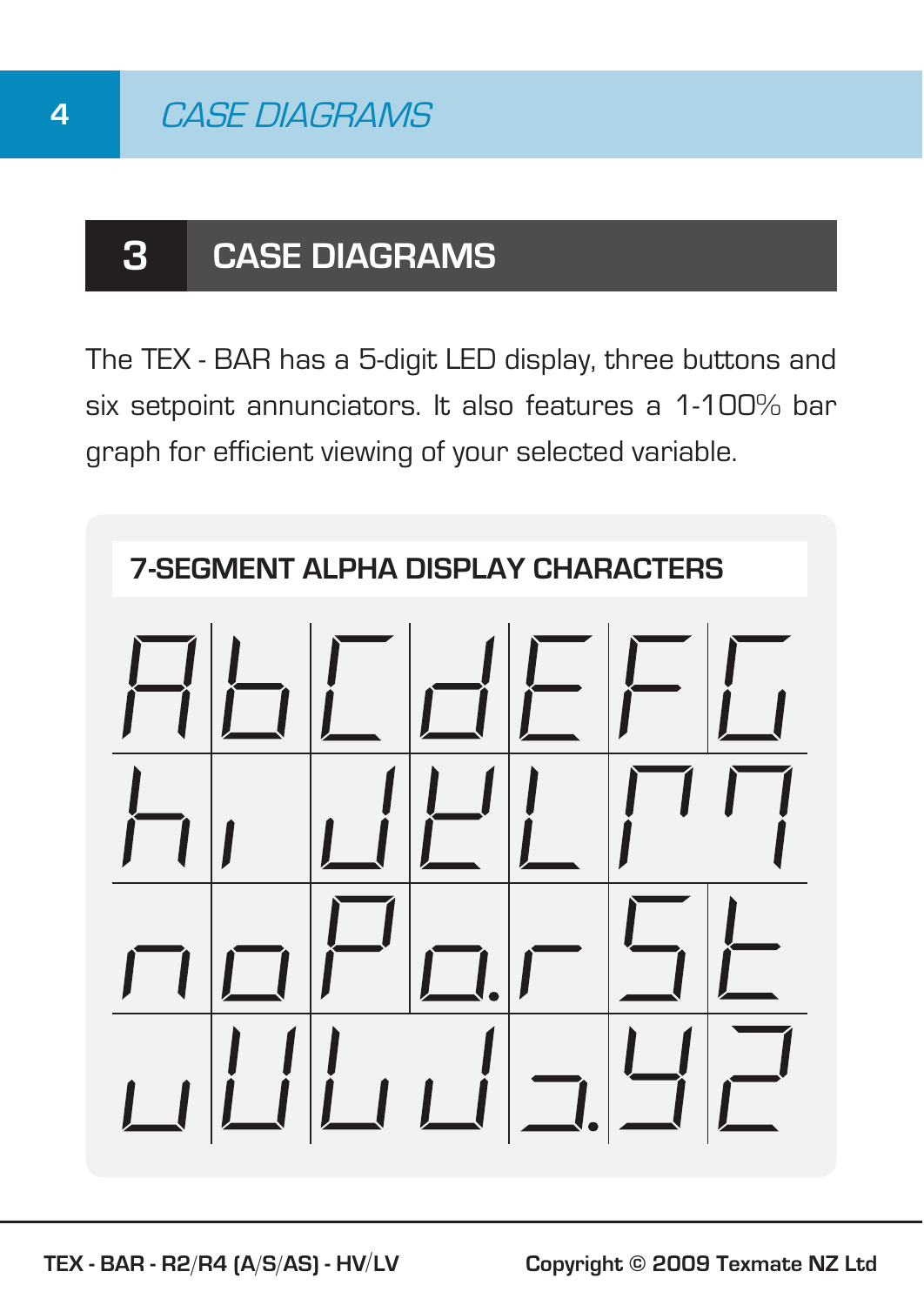# **3.1 Fig 1 - Front view CO KEY:**



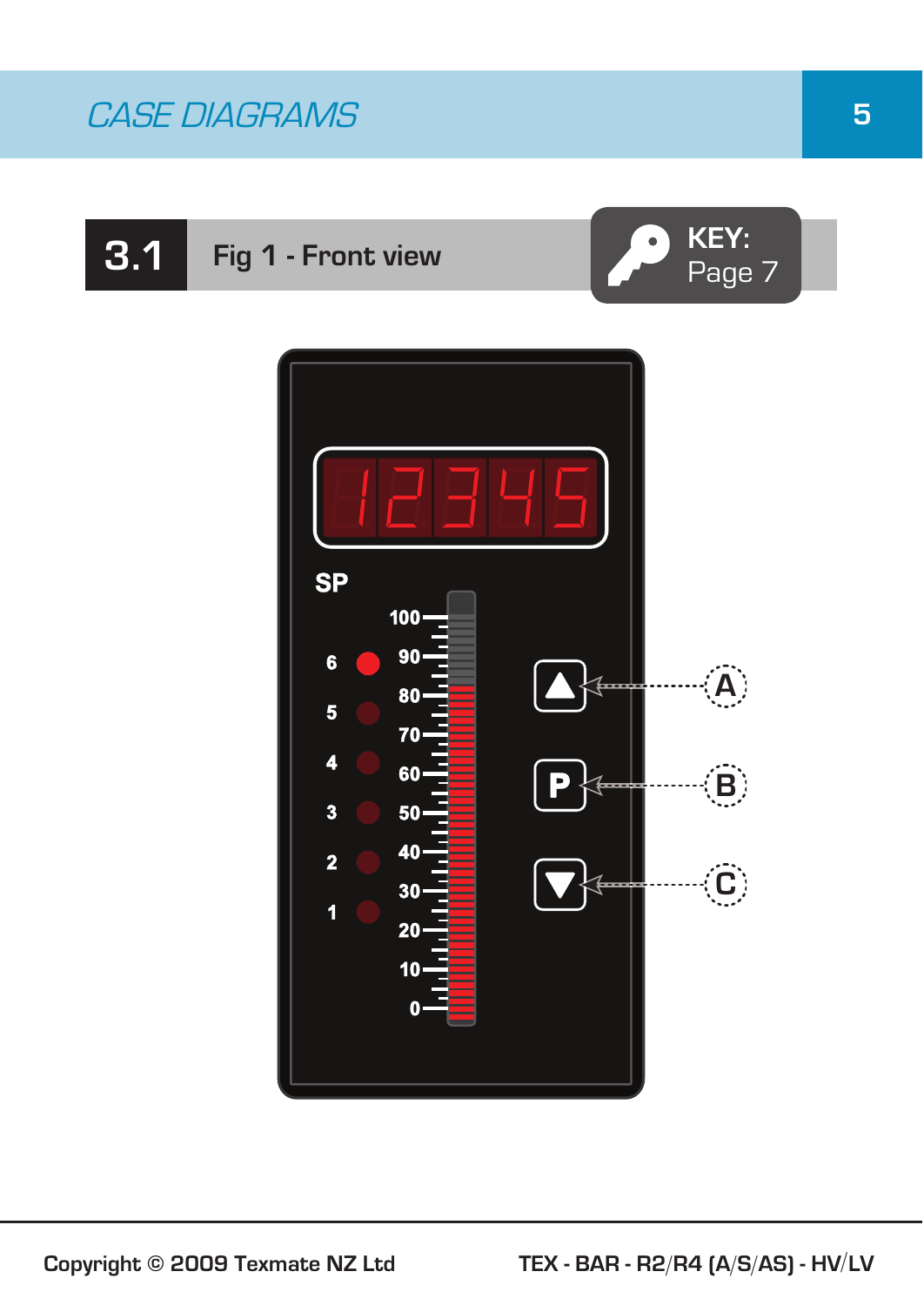### **6** CASE DIAGRAMS

# **3.2 Fig 2 - Rear view CO KEY:**



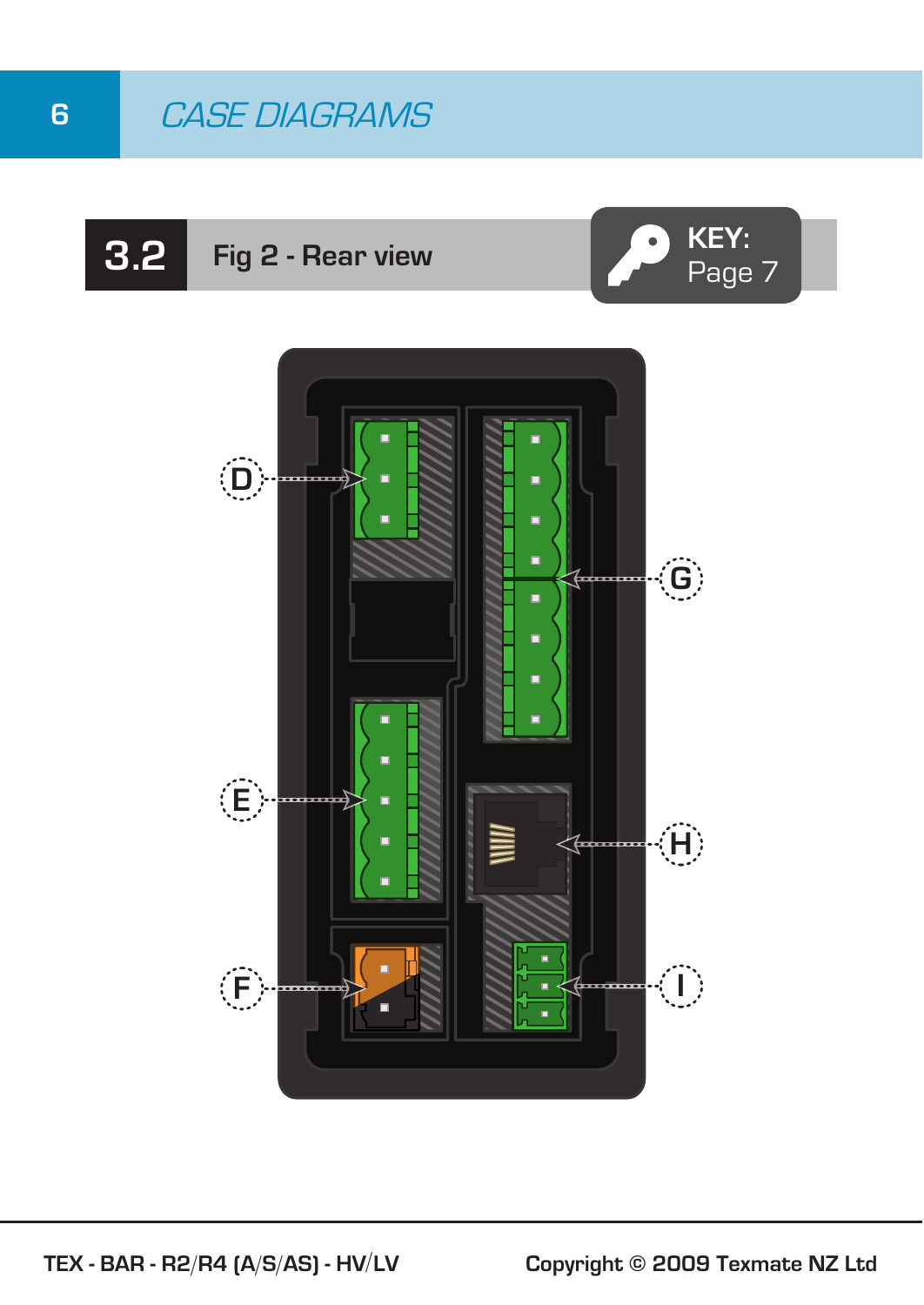|                                                                                                                                                                     | <b>BUTTON PRESS FUNCTIONS</b><br>Refer to 3.1                                                         |                                  |  |
|---------------------------------------------------------------------------------------------------------------------------------------------------------------------|-------------------------------------------------------------------------------------------------------|----------------------------------|--|
| A                                                                                                                                                                   | Up - Used to access the setup and calibration menu<br>(Section 6), and to scroll through options.     |                                  |  |
| $\widehat{\mathsf{B}}$                                                                                                                                              | <b>Program -</b> Typically used to save your settings and<br>advance to the next step in the process. |                                  |  |
| <b>Down</b> - Used to access the <b>setpoint setup</b> menu<br>(Section 7) and the setpoint direct access menu<br>[Section 8]. Also used to scroll through options. |                                                                                                       |                                  |  |
|                                                                                                                                                                     |                                                                                                       |                                  |  |
|                                                                                                                                                                     | <b>CONNECTOR PINS</b><br>Refer to 32                                                                  |                                  |  |
|                                                                                                                                                                     | Analog input module (IPO7) -                                                                          | Header setup: 4.1<br>Wiring: 5.2 |  |
|                                                                                                                                                                     | Function pins -                                                                                       | Wiring: 5.6                      |  |
| F.                                                                                                                                                                  | Power supply (HV/LV) -                                                                                | Wiring: 5.1                      |  |
| G                                                                                                                                                                   | Relays [x2/x4] -                                                                                      | Wiring: 5.3                      |  |
| H                                                                                                                                                                   | Serial port (RS232/485) -                                                                             | Wiring: 5.5                      |  |
|                                                                                                                                                                     | Analog output -                                                                                       | Wiring: 5.4                      |  |
|                                                                                                                                                                     |                                                                                                       |                                  |  |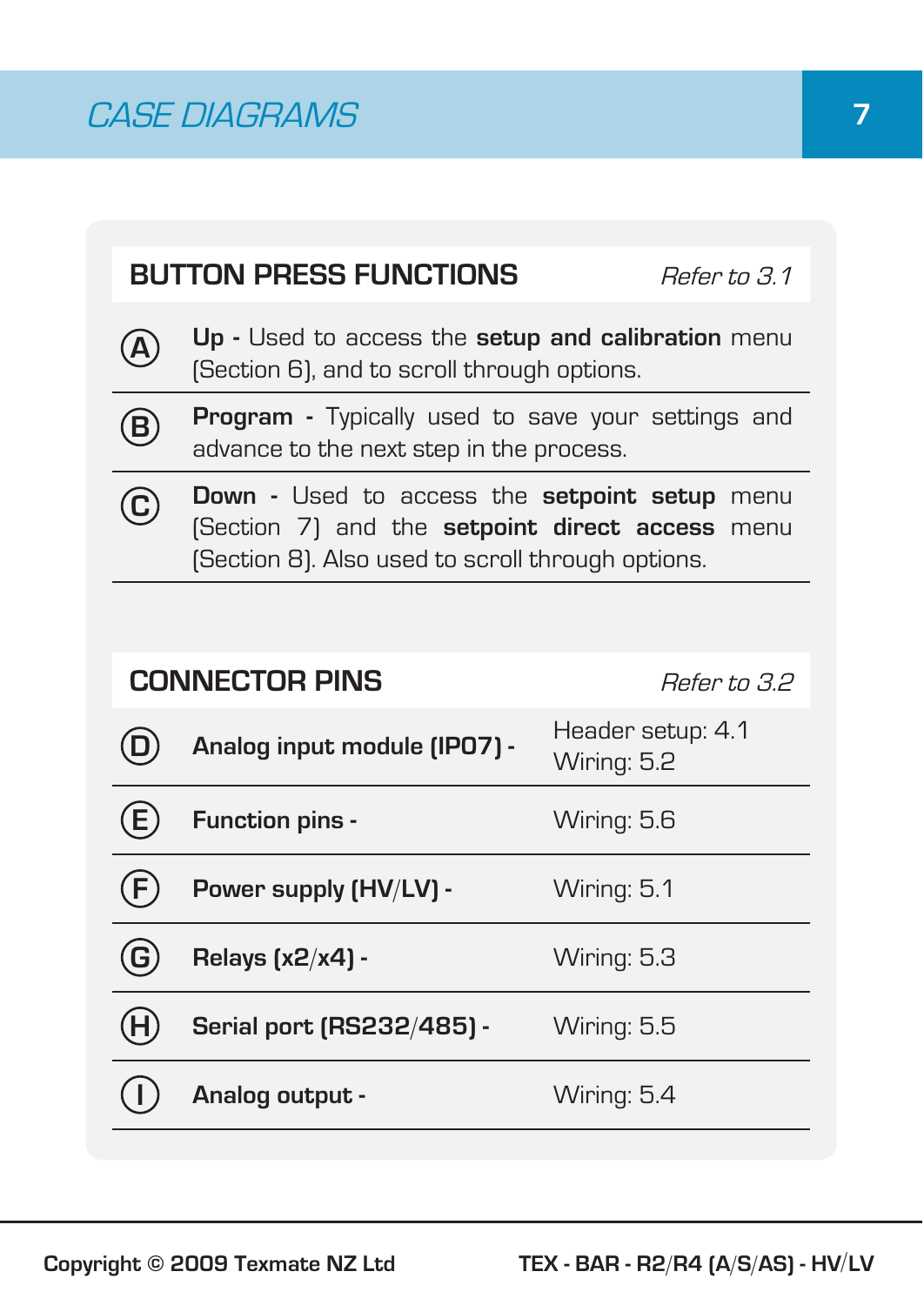## **4 INPUT HEADER CONFIGURATION**

#### **Before you begin:**

Before you can begin wiring, the IP07 input module must be removed from the meter case so that the headers can be positioned for your input type.



Once the backing plate has been removed, gently slide the input module from the case (see Section 3.2D to identify the input module).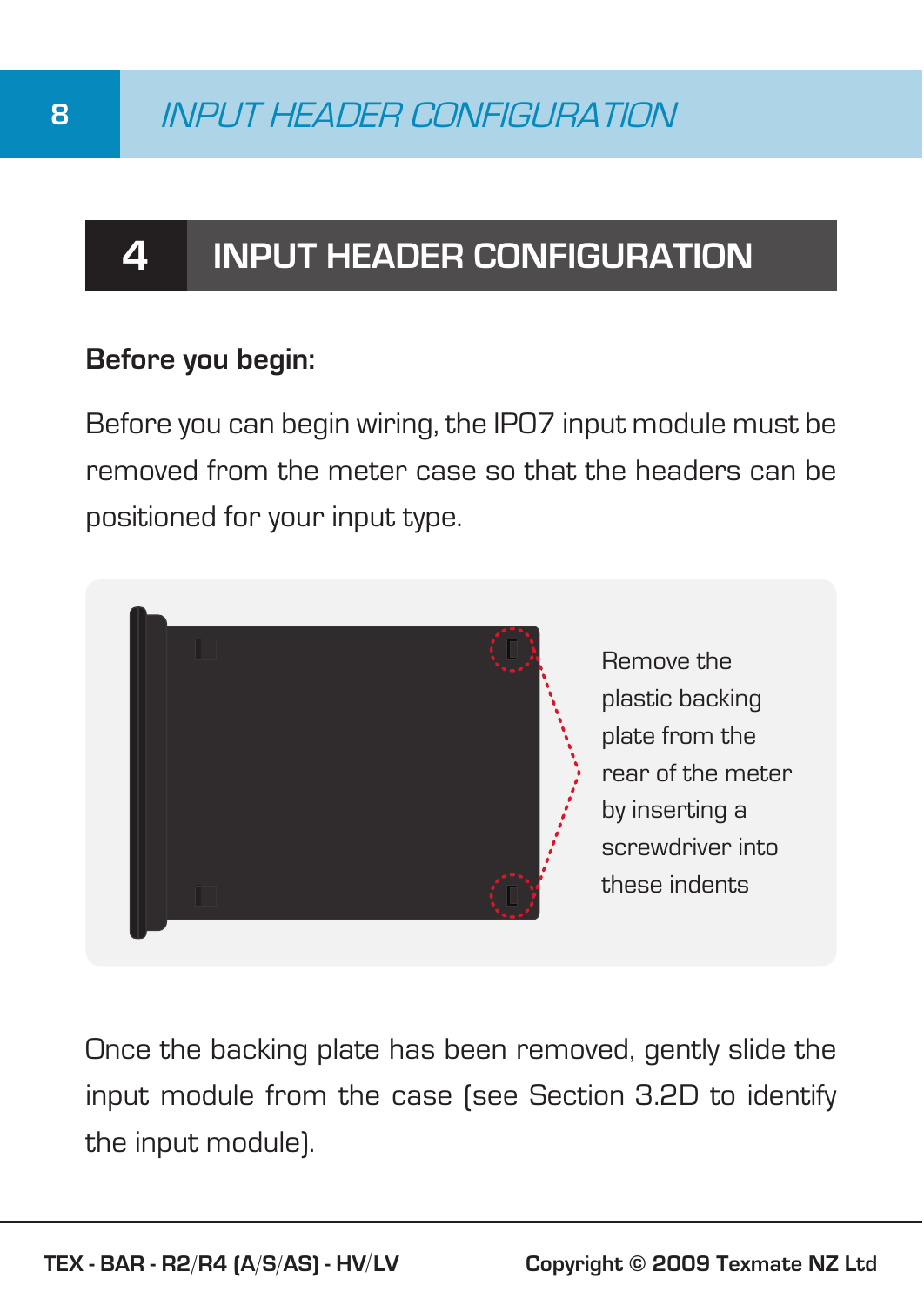### **4.1 Position your input headers**

The IP07 input module has one header, which may need to be repositioned to suit your application. When you have finished, slide the input module back into the case and replace the plastic backing plate.



| <b>INPUT HEADER</b> |                                                         |     |                                         |
|---------------------|---------------------------------------------------------|-----|-----------------------------------------|
| 20 <sub>m</sub> A   | Current input -<br>$0.20 \text{mA}$ or 4-20 $\text{mA}$ | 2V  | Voltage input -<br>$0-2V$               |
| Custom              | Custom input -<br>call for options                      | 10V | Voltage input -<br>$\Omega$ -1 $\Omega$ |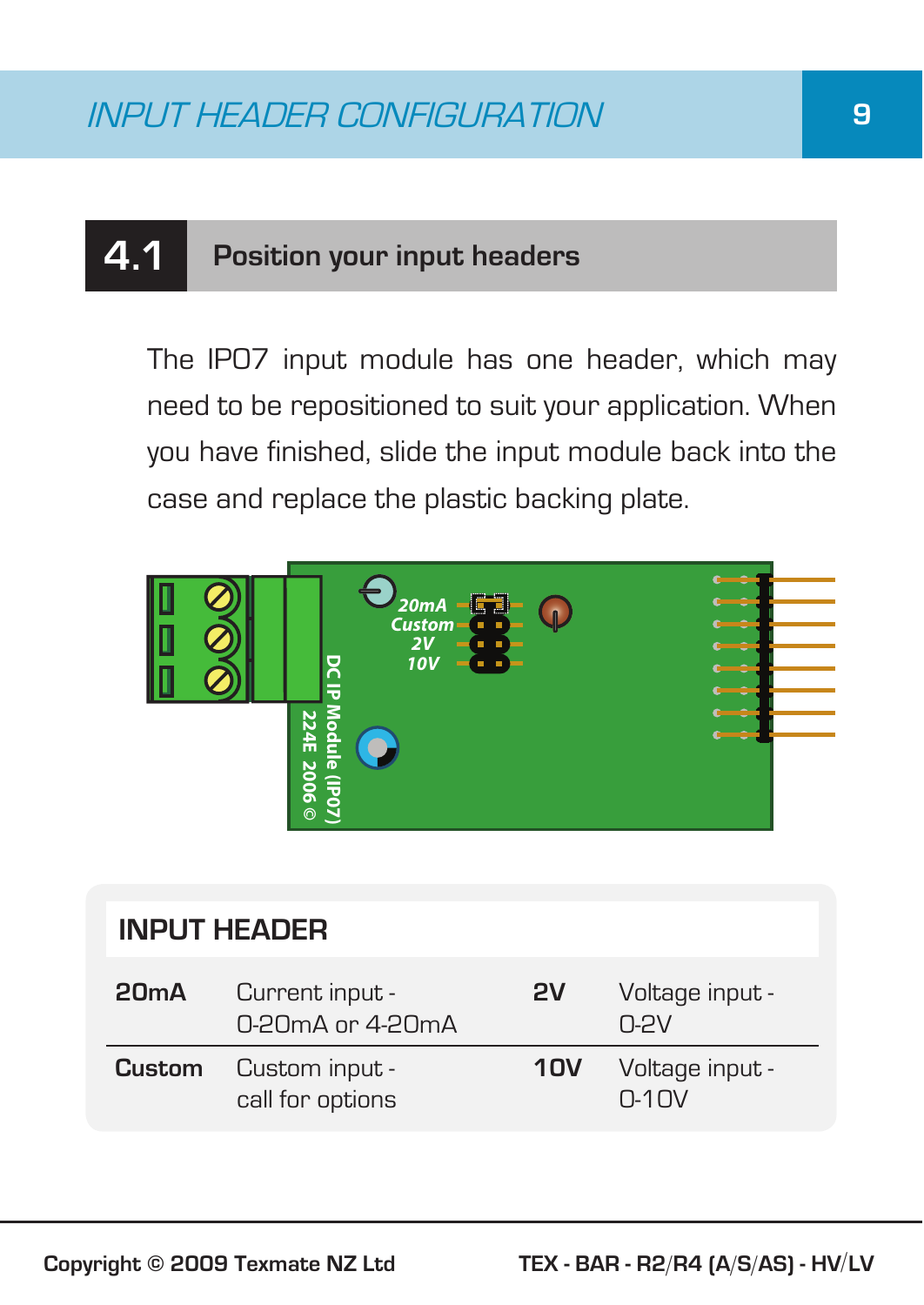# **5 WIRING**

#### **Before you begin:**

Determine whether your controller is configured for low or high voltage power supply. Make sure to check the label on the unit against the colour of the power connector:

- **Orange** = high voltage
- **Black** = low voltage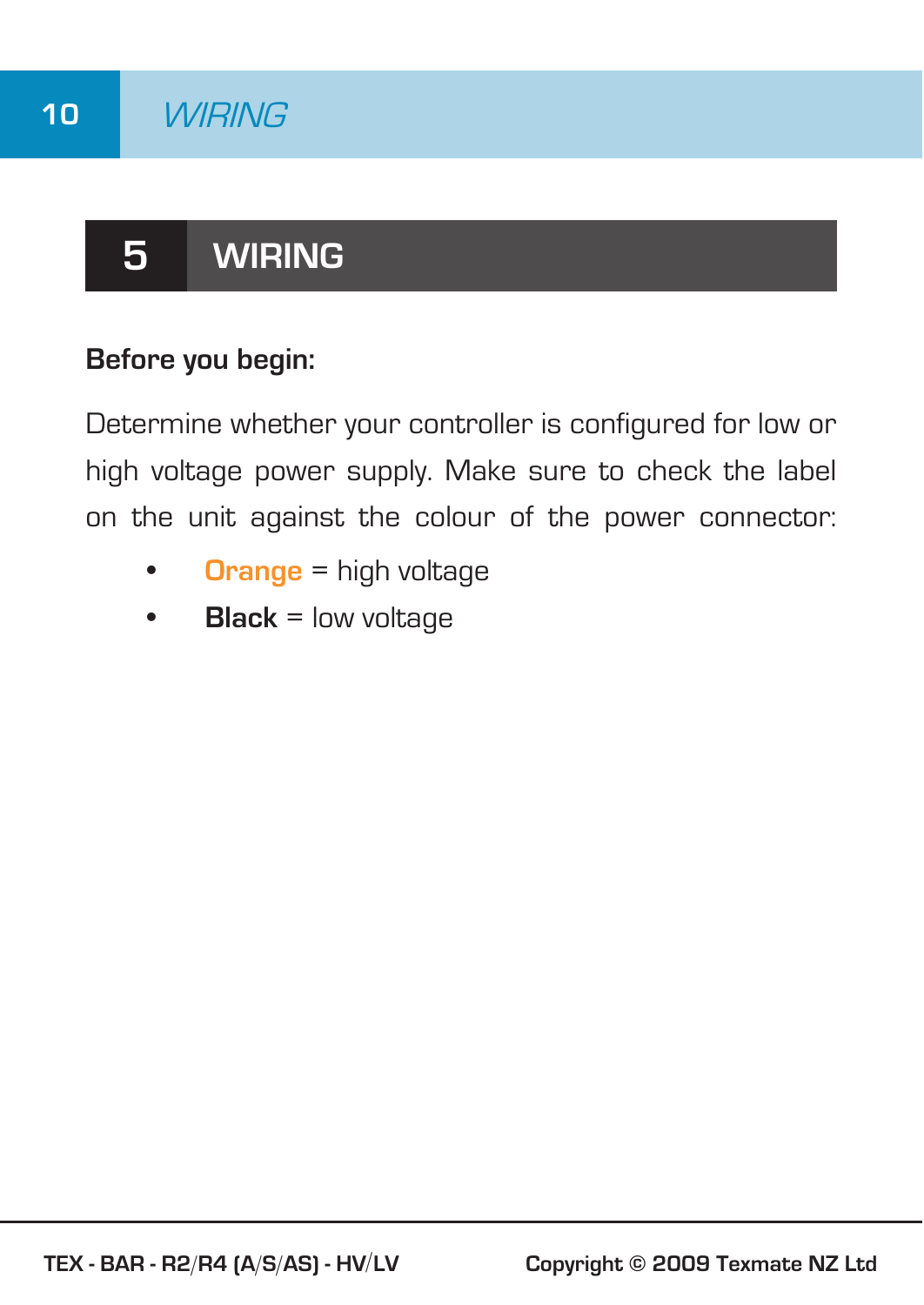# **5.1 Connect your controller to the power supply**

Refer to 3.2F

Wire your controller to your power supply as per the appropriate diagram below.

**Remember to switch your power supply off before you begin wiring, and NEVER connect your low voltage controller to mains power.**

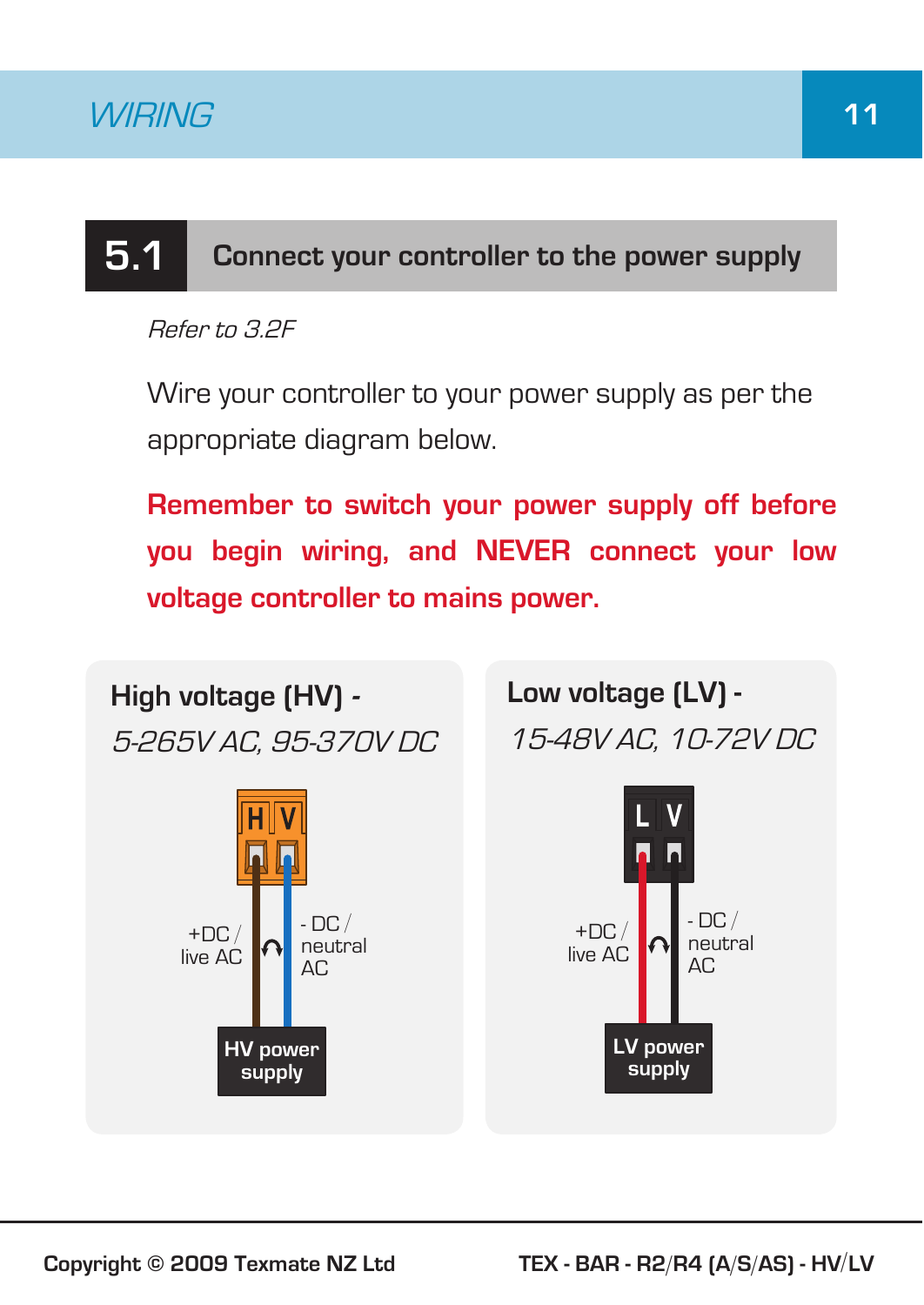# **5.2 Wire your IP07 analog input module**

Refer to 3.2D

**Make sure that you have completed Section 4 before you begin wiring your input module.**

Once you have adjusted your header settings as needed (see Section 4) and replaced the plastic backing plate, wire your input module as shown in the appropriate diagram on the following page.

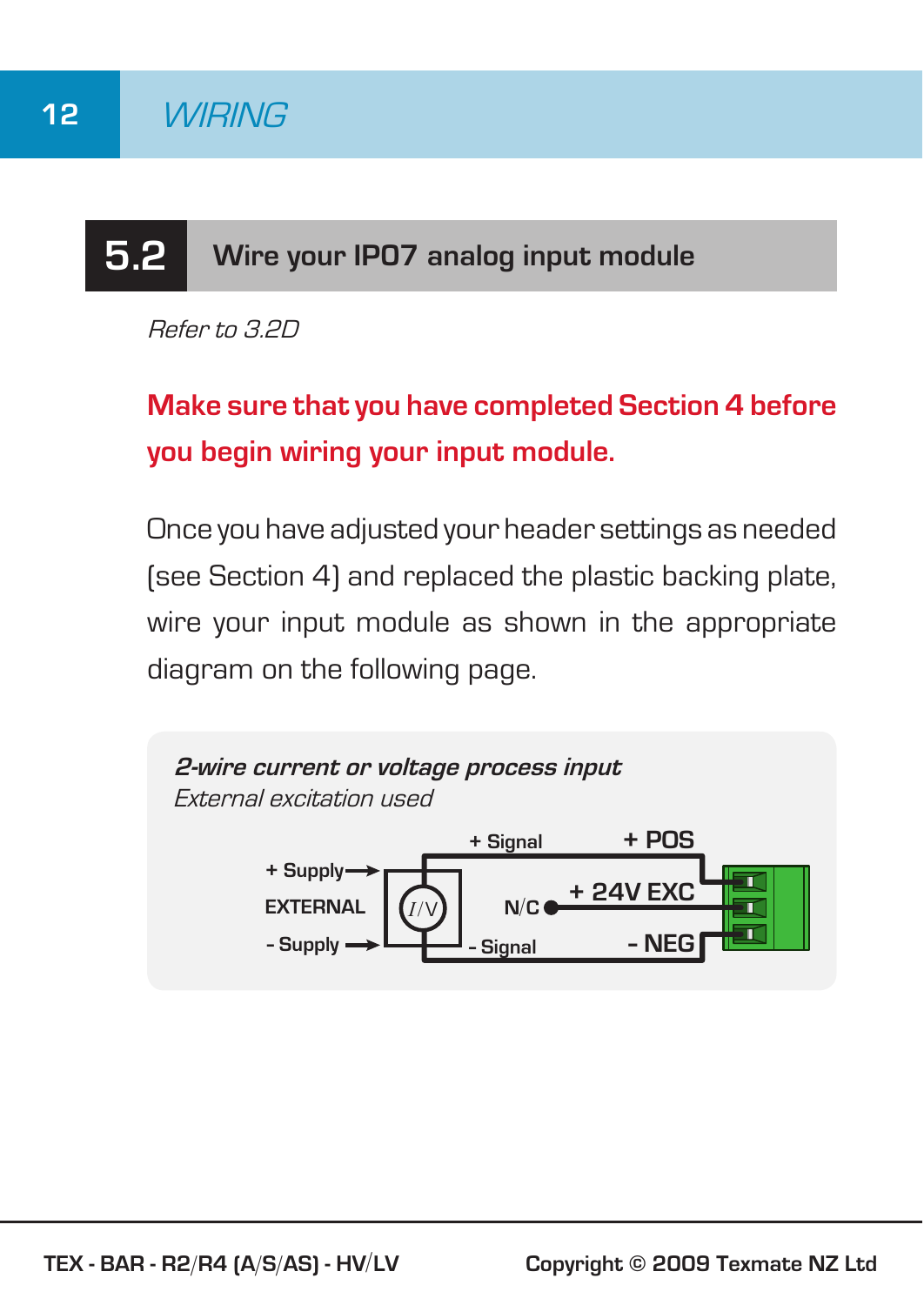### *WIRING* 13

#### **3-wire current or voltage process input** Controller supplied excitation



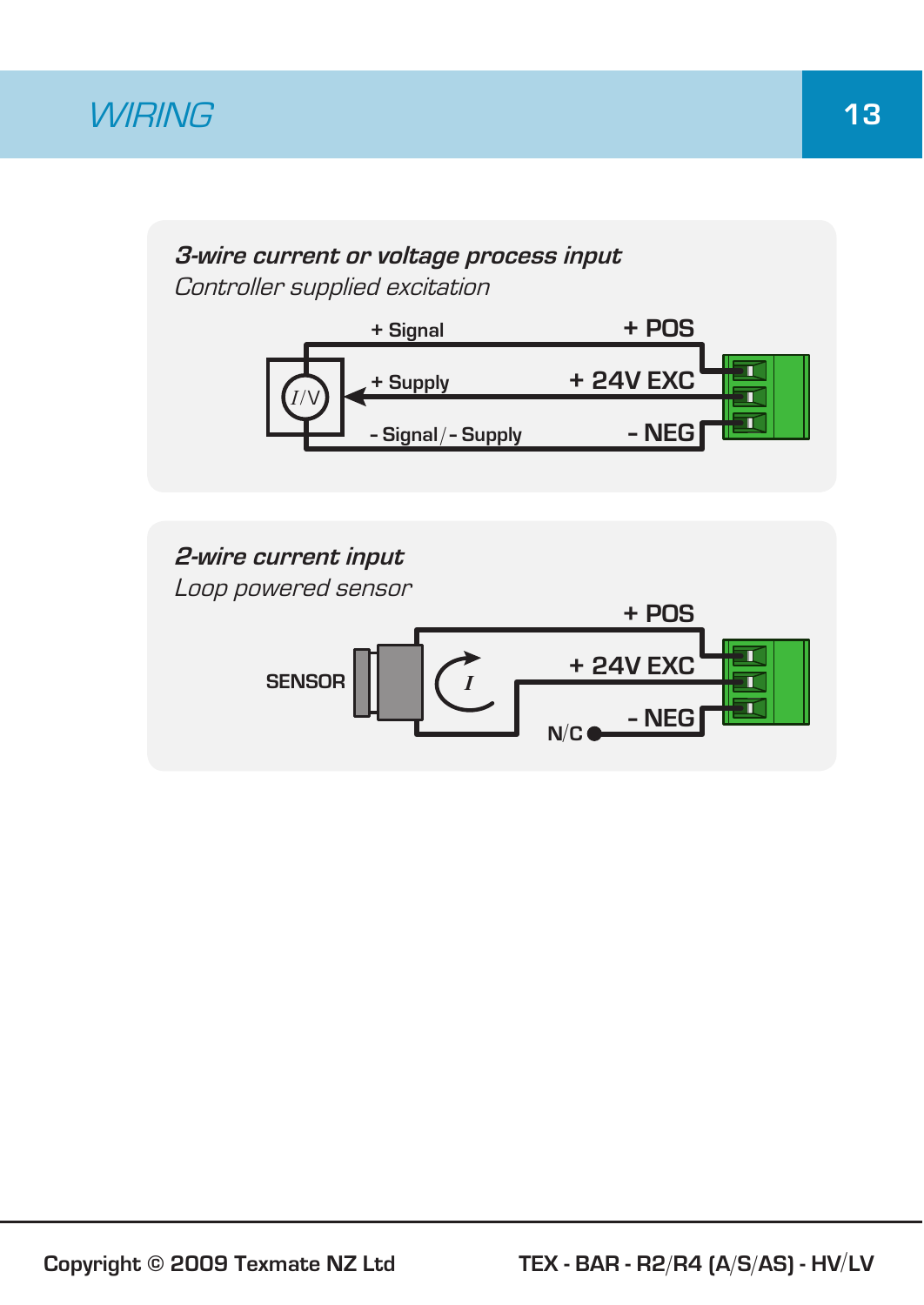## **5.3 Wire your relays**

Refer to 3.2G

Wire your relays as per the appropriate diagram below, depending on whether you have 2 or 4 relays installed.

Relays can be programmed to operate within the total span range of the controller. If you do not have any relays fitted then step 5.3 is skipped.

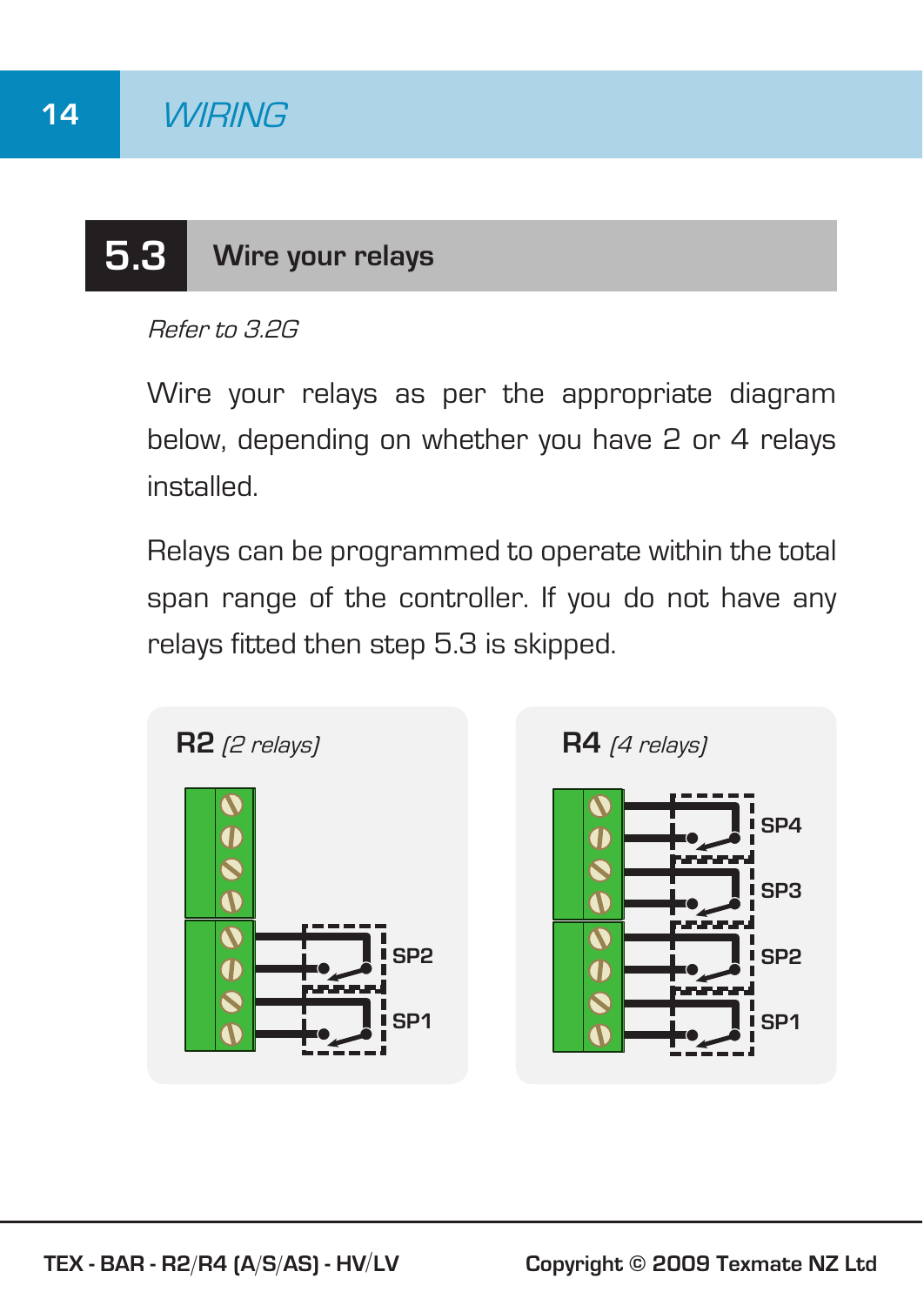### **5.4 Wire your analog output (if fitted)**

Refer to 3.2I

If your controller has an analog output fitted, wire it as shown.



### **5.5 Wire your serial port (if fitted)**

Refer to 3.2H

If your controller has a serial port fitted, wire it as per the appropriate diagram below.

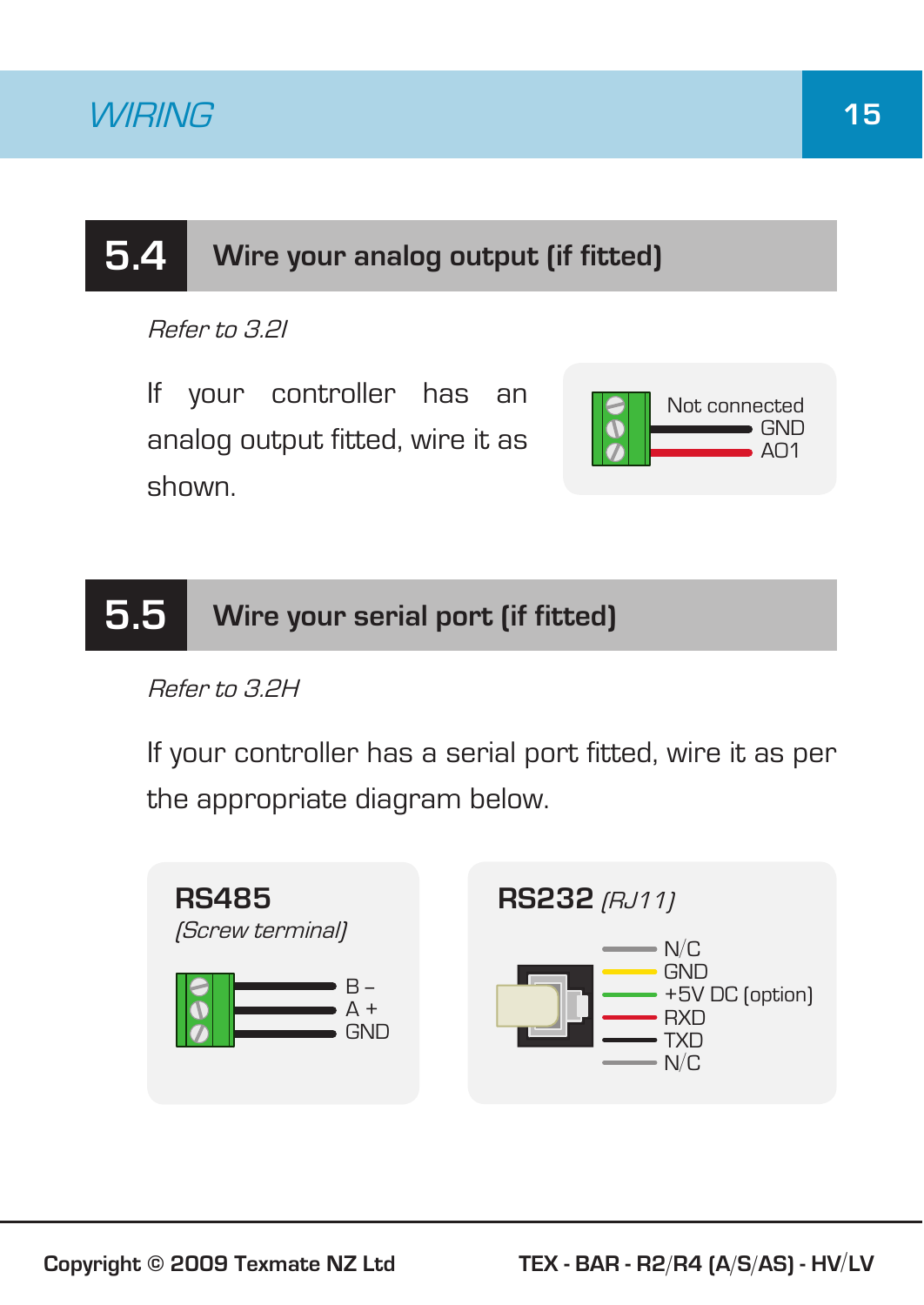# **5.6 Wire your function pins (if required)**

Refer to 3.2E

Connect external switches (as shown below) to enable a function to be executed when its switch is activated.

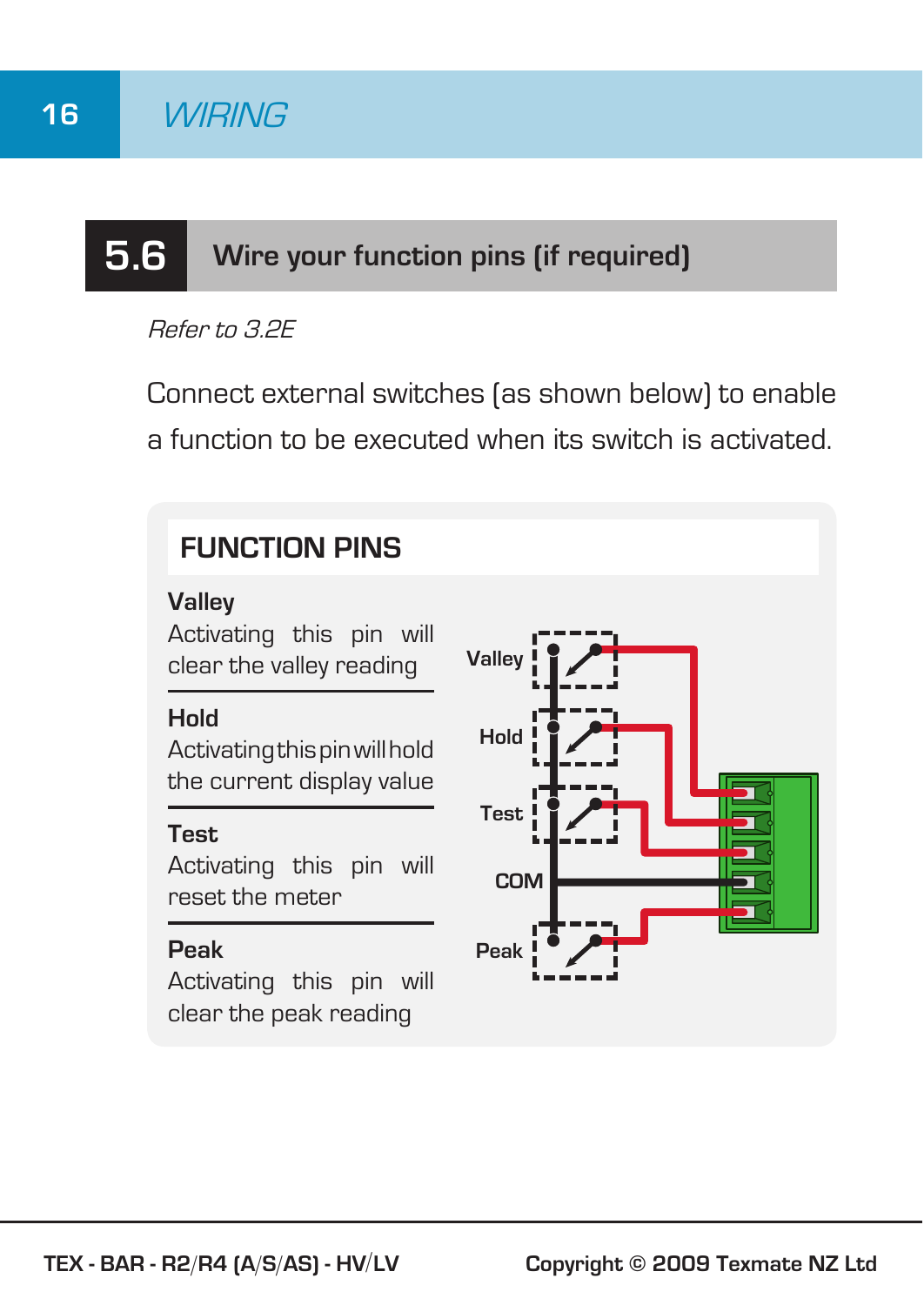## **5.7 Power up your controller**

Once you have completed the wiring process it is safe to switch on your power supply. Ensure that your display is functioning before you proceed.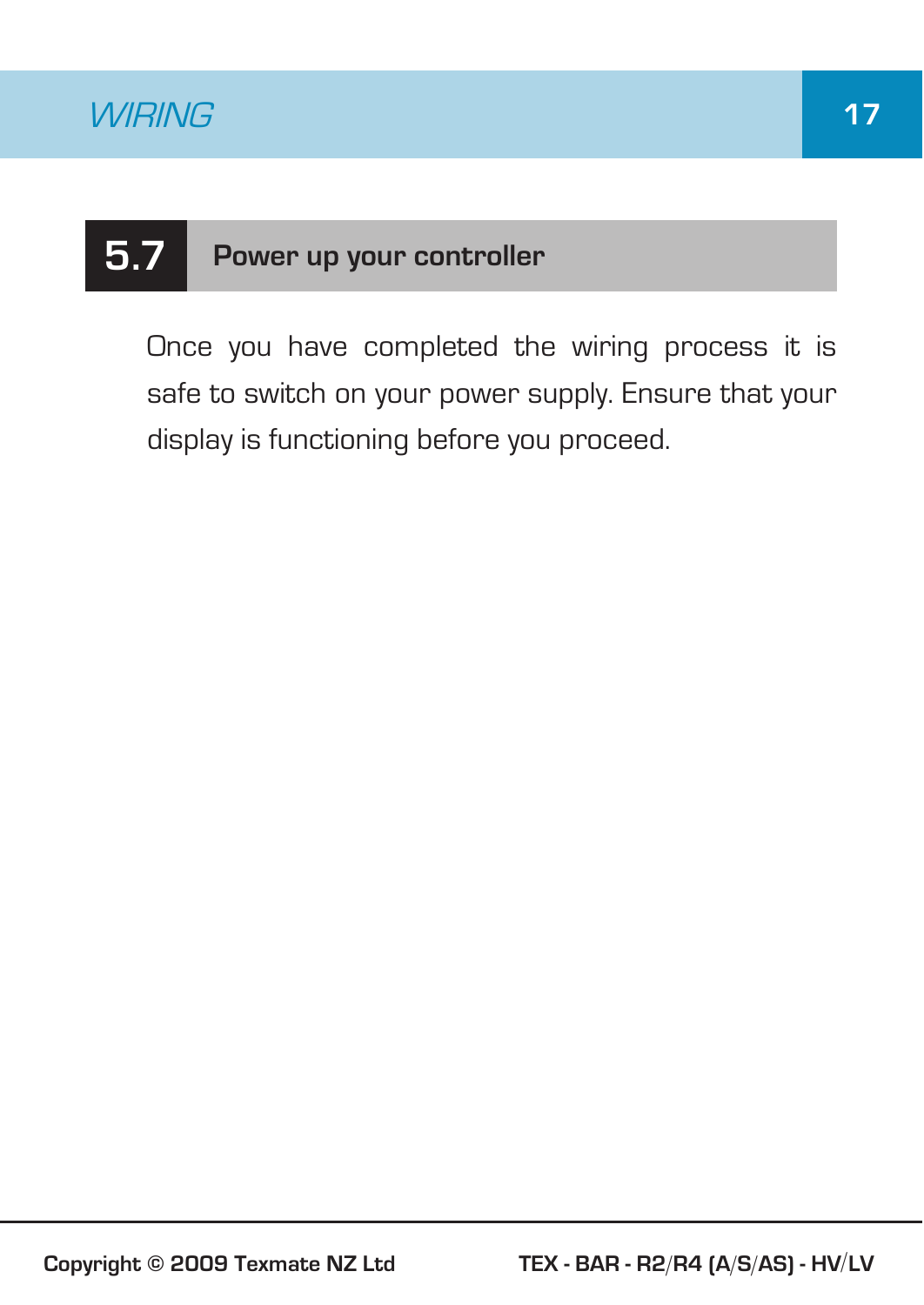### **6 SETUP & CALIBRATION**

Enter the setup and calibration mode by pressing the  $[4]$ button for half a second.

#### **6.1 Enter calibration PIN**

**A \_ \_ \_ ENTER CAL PIN NUMBER** scrolls across the display and toggles with **0**. Use the  $\blacktriangle$  and  $\blacktriangledown$  buttons to enter your security code (factory default 1). Then press **P**. If the correct PIN is entered then the setup is started at 6.2.

If an incorrect PIN number is entered. **INCORRECT PIN NUMBER - ACCESS DENIED** scrolls across the display and it returns to the normal operating mode.

**You will be given the opportunity to change your PIN number at the end of this section (6.8). If you have forgotten your PIN number, see Section 9.**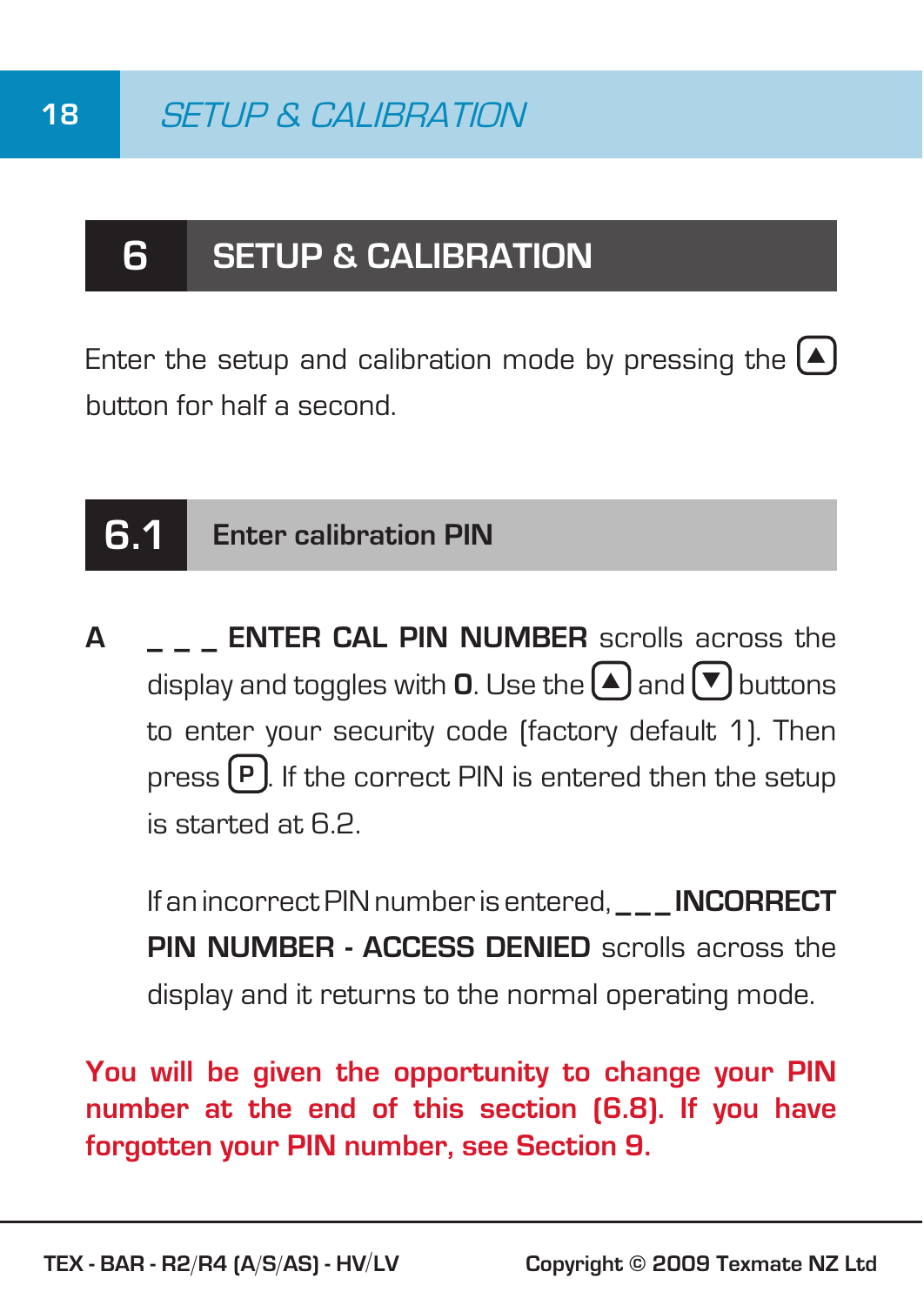# **6.2 Input setup**

Input defaults are set to 4-20mA, 50Hz, no decimal and no rounding.

- **A \_ \_ \_ INPUT SETUP** scrolls across the display and toggles with **SKIP**. Press  $\left[\mathbf{P}\right]$  to skip to 6.3, or the  $\left[\mathbf{A}\right]$ button and then **P** to **ENTER** input setup.
- **B MAINS FREQUENCY** scrolls across the display and toggles with the currently selected mains frequency. Using the  $\left(\triangle\right)$  and  $\left(\blacktriangledown\right)$  buttons, select either **50HZ** or **60HZ**. Then press **P** .
- **C \_ \_ \_ INPUT MODE** scrolls across the display and toggles with the currently selected input mode. Using  $\mathsf{the}$   $\blacktriangle$  and  $\blacktriangledown$  buttons, select: **4-20**  $(4\text{-}20\text{mA})$ , **0-20** (0-20mA), **2 V** (0-2V) or **10 V** (0-10V). Then press **P** . If you opt to change the input mode in this section then the header plug on the input module must also be changed to match. See Section 4 for more information.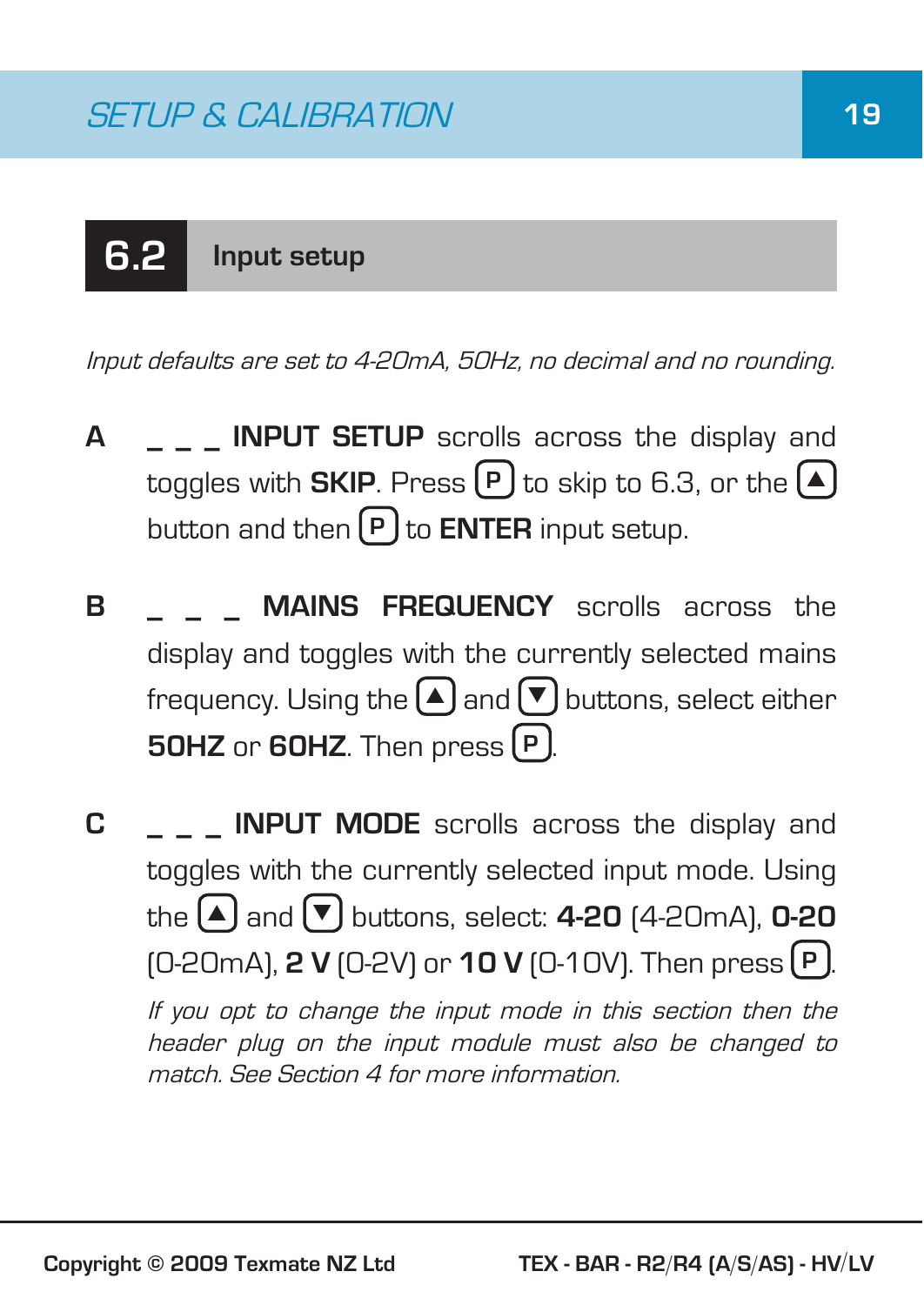### **20** SETUP & CALIBRATION

- **D DECIMAL POINT POSITION** scrolls across the display and toggles with the currently selected decimal point position. Use the  $\bigcirc$  and  $\bigtriangledown$  buttons to choose between: **NO DP**, **0.1**, **0.12**, **0.123**, or **0.1234**, and then press **P** .
- **E DISPLAY ROUNDING** scrolls across the display and toggles with the currently selected display rounding. Using the  $\bigcap$  and  $\nabla$  buttons, select: **NONE**, **2**, **5** or **10**. Then press **P** .

Rounding is quoted in display counts and is not influenced by decimal point position. For example, if your input signal is 5.3mA, the display will show: 5.3 (for rounding=None), 5.4 (for rounding=2), 5.5 (for rounding=5) or 5.0 (for rounding=10).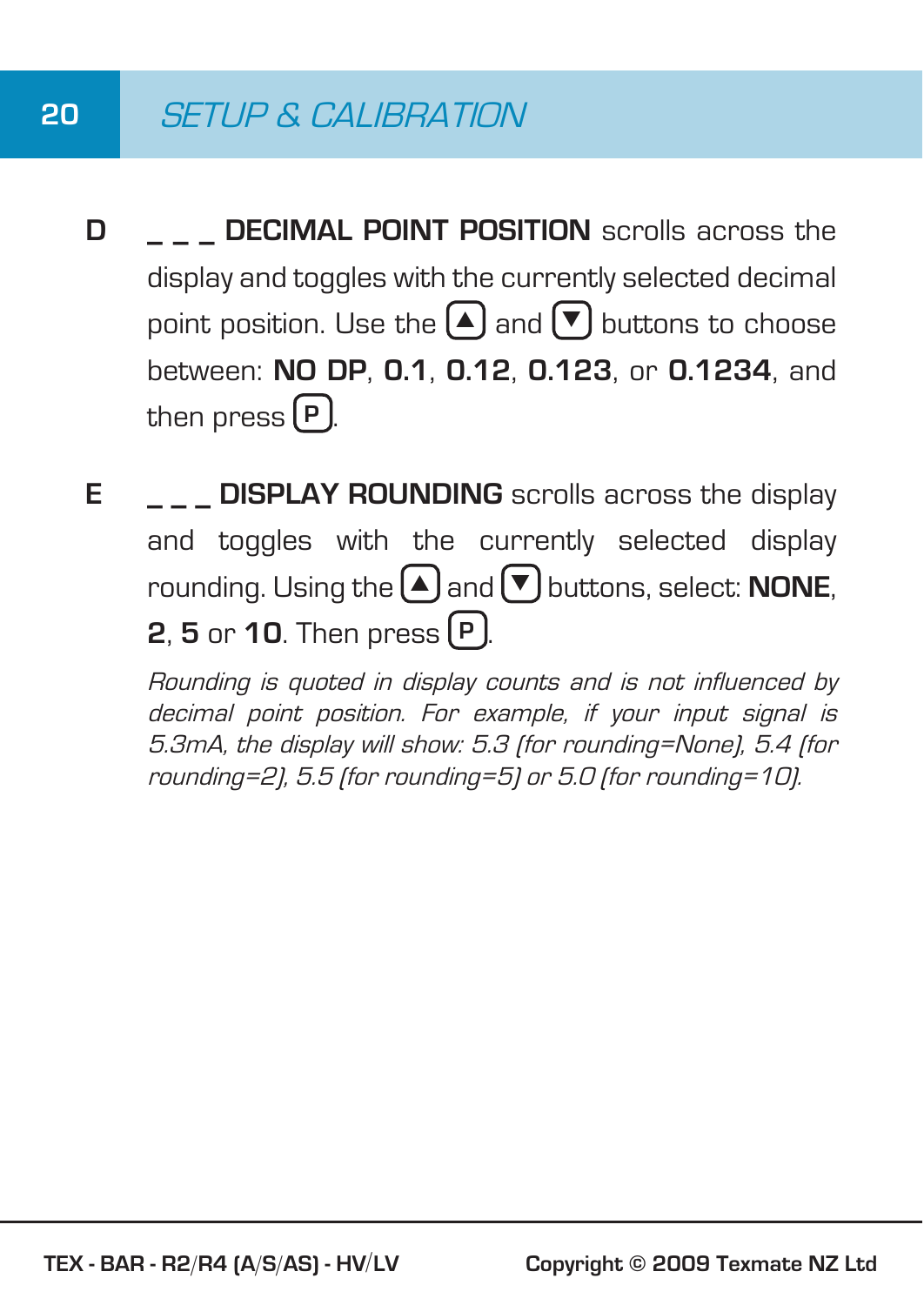### **6.3 Calibration**

**A \_ \_ \_ CALIBRATION TECHNIQUE** scrolls across the display and toggles with **SKIP**. Press **P** to skip to 6.4, or use the  $\boxed{\blacktriangle}$  and  $\boxed{\blacktriangledown}$  buttons select either **AUTO**, **MAN** (manual) or **S.G.** (specific gravity), and then press **P** .

**AUTO** - The automatic (key-in) 2-point calibration procedure uses zero and span values to calculate the scale and offset. This is the most accurate calibration method, but requires known low and high input signals (or the use of a calibrator).

**MAN -** The manual calibration procedure uses low and high display values, and is intended for a pre-calibrated sensor with a known output range. (For example 4mA=0 and 20mA=1000.) It does not require any input signals to be applied to the controller during calibration.

**S.G. -** The specific gravity calibration procedure allows the user to enter a scale factor which is used to compensate for changes in the specific gravity of different substances. **This does not constitute a full calibration and assumes that either an automatic or manual calibration has been applied previously with the S.G. value set to 1.0.**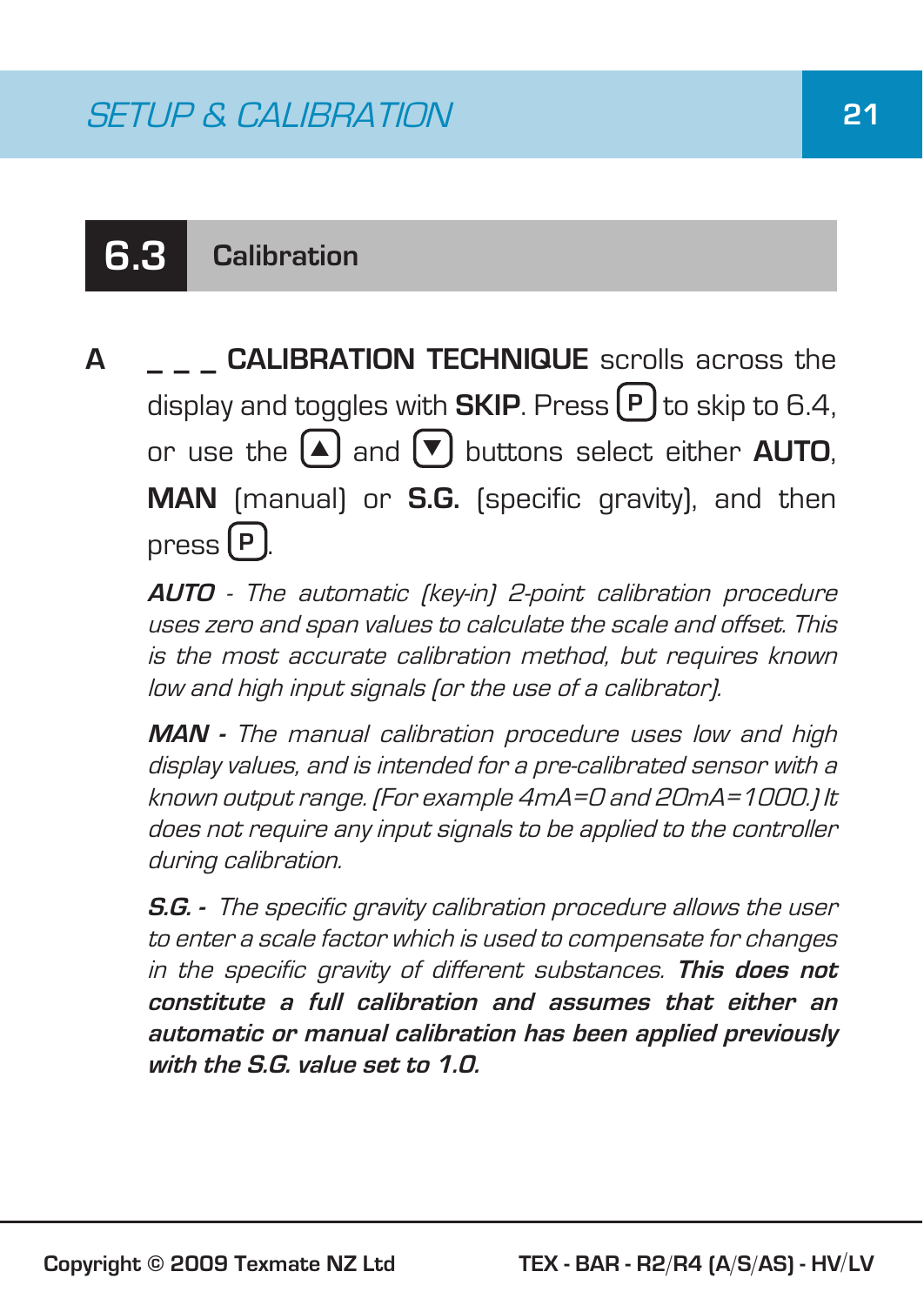#### **! If you selected AUTO in 6.3A:**

**B \_ \_ \_ APPLY LOW INPUT SIGNAL – – ENTER LOW DISPLAY VALUE** scrolls across the display. Apply the required low input signal to the controller. Using the  $\left( \blacktriangle \right)$  and  $\left( \blacktriangledown \right)$  buttons, enter your low end display value. Then press  $(P)$  to accept.

 **\_ \_ \_ APPLY HIGH INPUT SIGNAL – – ENTER HIGH DISPLAY VALUE** scrolls across the display. Apply the required high input signal to the controller. Using the  $(A)$  and  $(\nabla)$  buttons, enter your high end display value. Press <sup>[P]</sup>. If calibration is successful. the controller will return to the operational display.

#### **CALIBRATION FAILED**

A calibration failure results when the controller cannot detect any change in input signal during the calibration procedure.

**After viewing this message you will be redirected to the operational display. Check your input signal and connections, and then repeat the process.**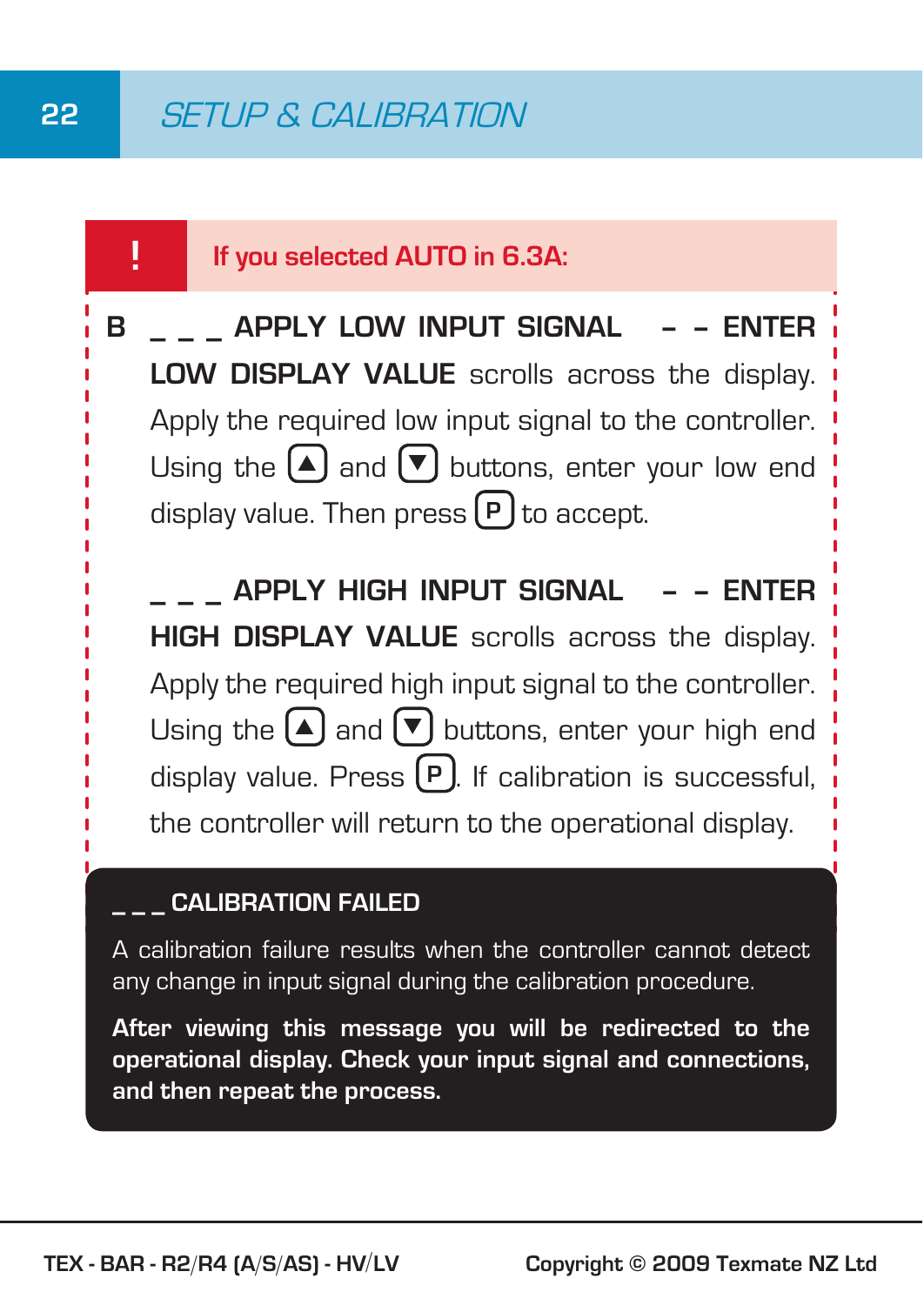#### **! If you selected MAN in 6.3A:**

**C \_ \_ \_ ENTER DISPLAY VALUE FOR (X)** scrolls across. (X=0mA/4mA/0V, depending on your selection in 6.2C.) Using the  $\bigtriangleup$  and  $\nabla$  buttons, enter your display value for the selected low input signal. Press  $[P]$ .

 **\_ \_ \_ ENTER DISPLAY VALUE FOR (X)** scrolls across. (X=20mA/2V/10V, depending on your selection in 6.2C.) Using the  $\blacktriangle$  and  $\blacktriangledown$  buttons, enter your display value for the selected high input signal. Then press  $(P)$  to accept the new calibration values and return to the operational display.

#### **! If you selected S.G. in 6.3A:**

**D** \_ \_ **SPECIFIC GRAVITY** scrolls across and toggles with the current specific gravity scale factor. Adjust this value using the  $(A)$  and  $(\mathbf{v})$  buttons, and then press **P** to accept and return to the operational display.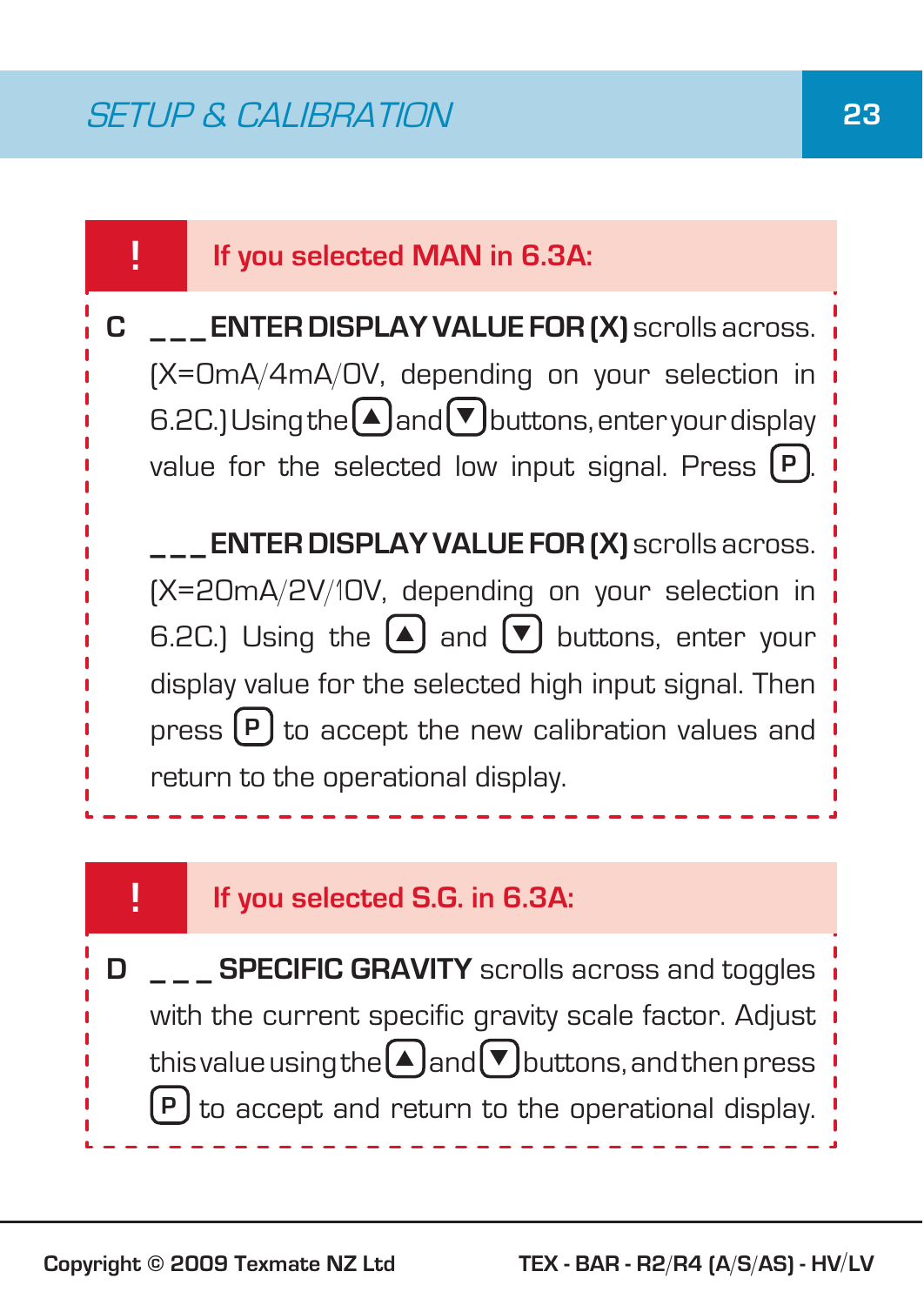## **24** SETUP & CALIBRATION

# **6.4 Averaging**

 $\rightarrow$  6.4 Quick Access from operating mode  $\rightarrow$ Press and hold  $\boxed{\blacktriangle}$ . Use  $\boxed{\blacktriangle}$  &  $\boxed{\blacktriangledown}$  to enter PIN. Press  $\boxed{\blacktriangledown}$  3 times.

**A \_ \_ \_ AVERAGING PARAMETERS** scrolls across the display and toggles with **SKIP**. Press  $(P)$  to skip to 6.5, or the  $\left($ **A** button and then  $\left[$ **P** to **ENTER** averaging parameters setup.

Your controller has input signal averaging, guaranteeing stable measurement.

If the input exceeds the averaging window value it will not average, ensuring fast response.

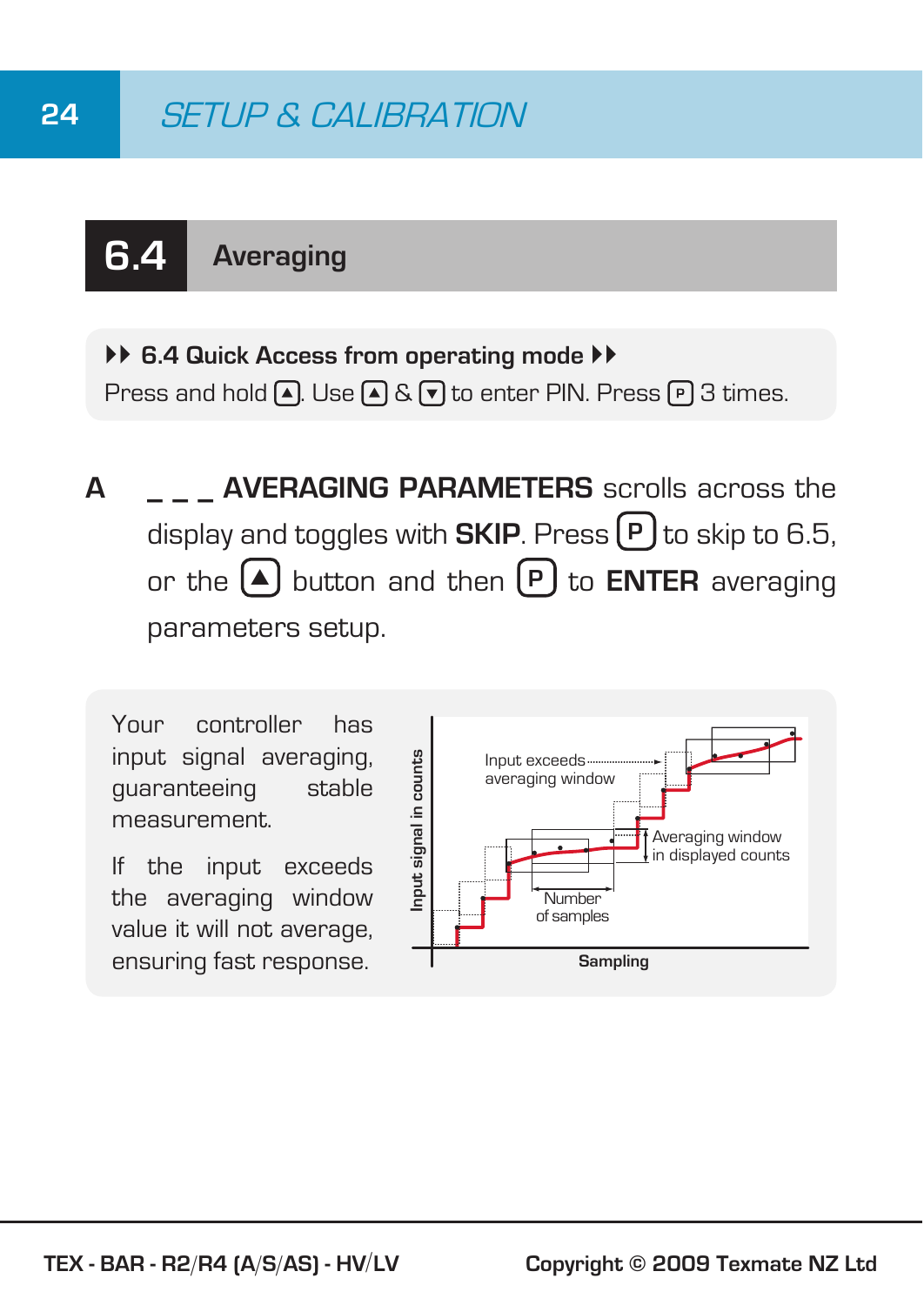**B AVE SAMPLES** scrolls across the display and toggles with the currently selected averaging. Using the  $\boxed{\blacktriangle}$  and  $\boxed{\blacktriangledown}$  buttons, alter the number of input samples that the controller will average, and then press **P** .

Increasing the number of samples will stabilise measurement, but it will also slow down response rates.

**C AVE WINDOW** scrolls across the display and toggles with the currently selected averaging window value. Using the  $(A)$  and  $(\nabla)$  buttons, alter the signal averaging window. Then press **P** .

If your input signal contains large noise spikes, then you can increase the size the of averaging window to ensure that these pulses are still averaged. However, increasing the averaging window too far will reduce the ability of the controller to respond quickly to real changes in input signal.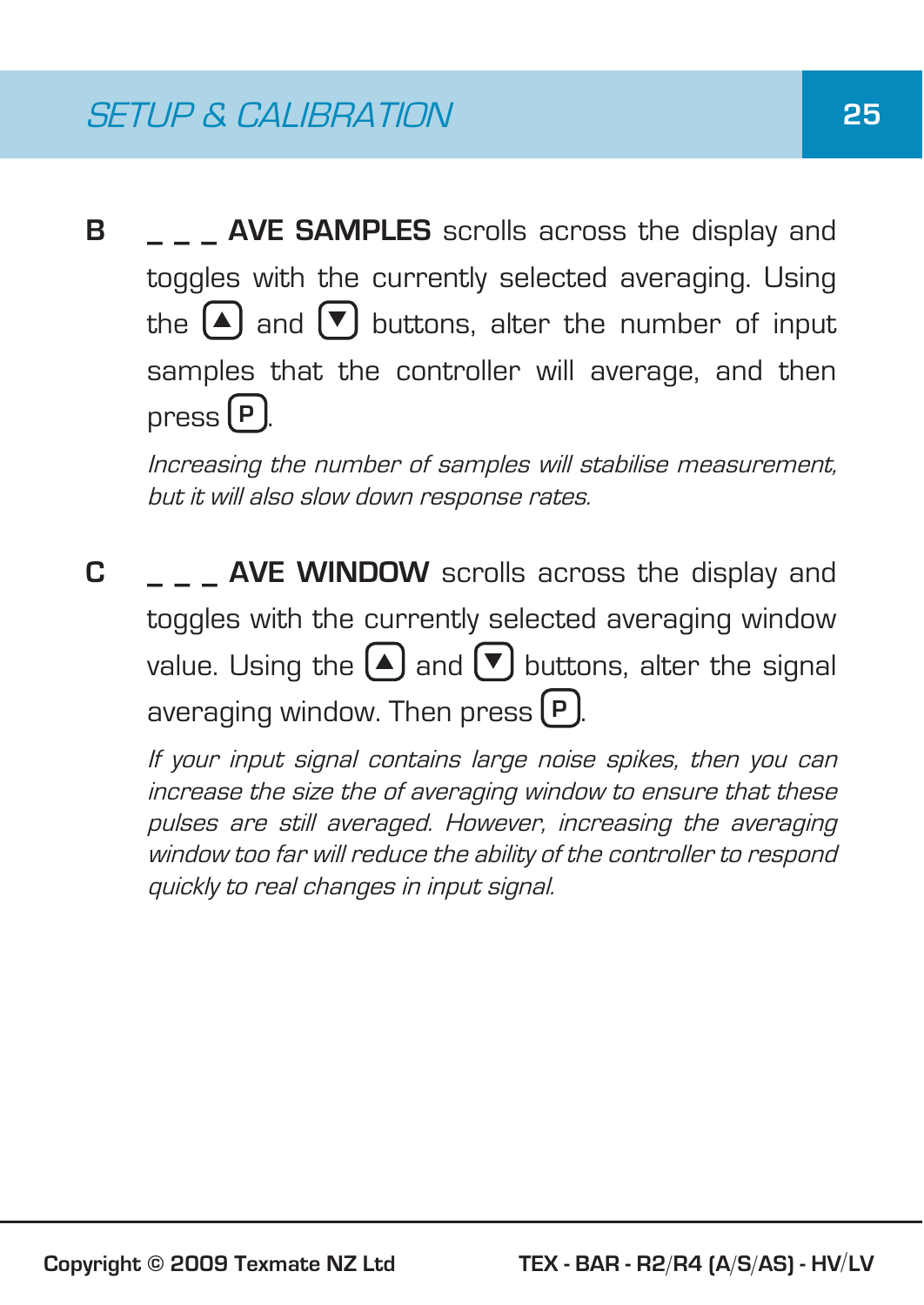# **6.5 Analog output setup**

If your controller does not have this option installed then you will not view this section - setup will continue at 6.6.

- **A ANALOG OUTPUT SETUP** scrolls across the display and toggles with **SKIP**. Press **P** to skip to 6.6, or the  $\left[ \bigtriangleup \right]$  button and then  $\left[ P \right]$  to **ENTER** analog output setup.
- **B \_ \_ \_ LOW SCALE VALUE FOR ANALOG OUTPUT** scrolls across the display and toggles with the currently selected low scale value. Use the  $\text{A}$  and  $\blacktriangledown$  buttons to set the low scale value. Then press  $(P)$ . This sets the display value for cal low (as at 6.5E).
- **C \_ \_ \_ HIGH SCALE VALUE FOR ANALOG OUTPUT** scrolls across the display and toggles with the currently selected high scale value. Use the  $\blacktriangle$  and  $\blacktriangledown$  buttons to set the high scale value. Then press  $(P)$ . This sets the display value for cal high (as at 6.5F).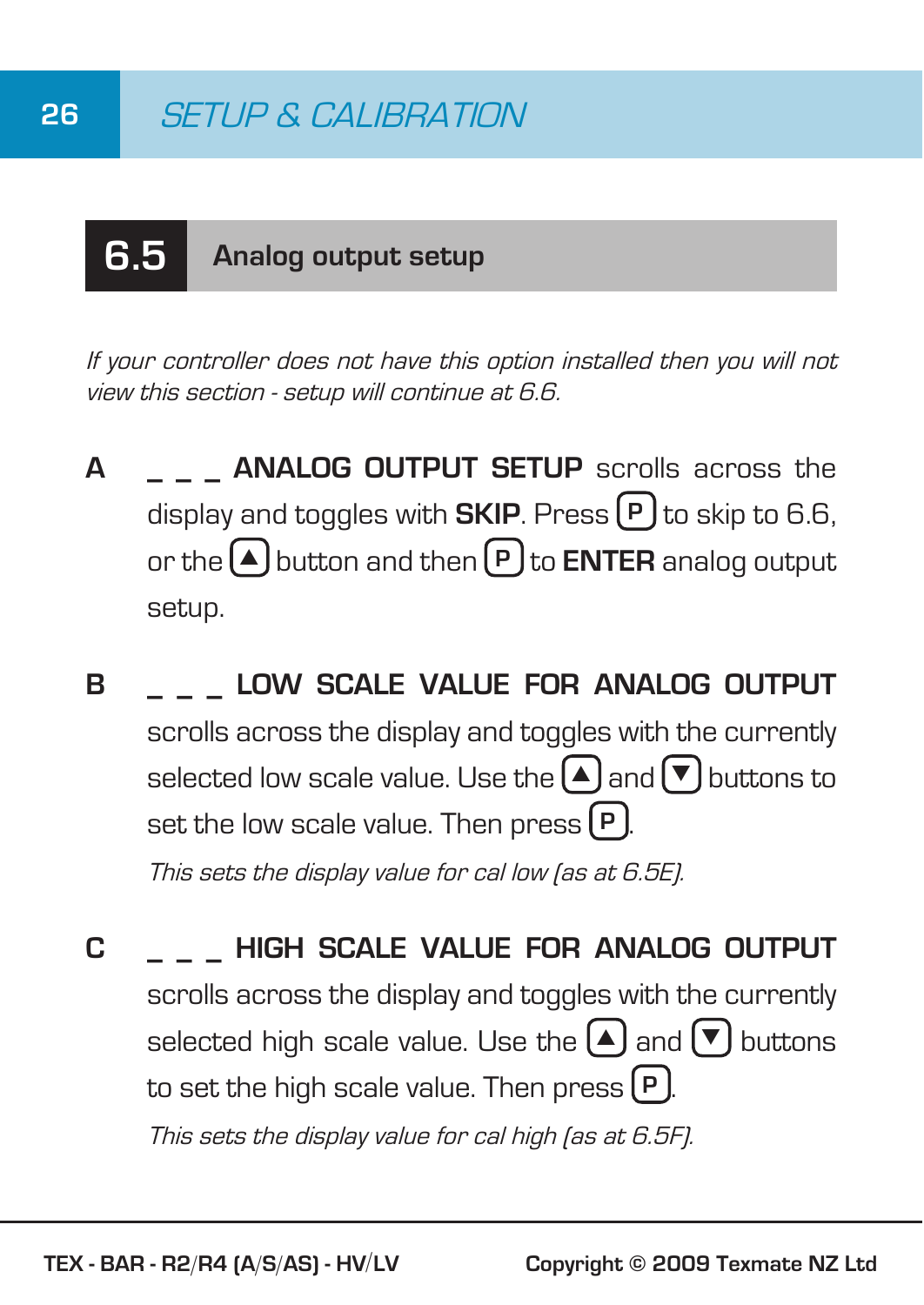**D** \_\_\_ CALIBRATE ANALOG OUTPUT? scrolls across the display and toggles with **SKIP**. If you do not wish to calibrate your analog output now then press **P** to skip the rest of this section and proceed to 6.6.

Otherwise, press the  $\boxed{\blacktriangle}$  button to **ENTER** analog output calibration. **Before continuing, connect a milliamp meter across the analog output connector.** Then press **P** .

- **E CAL LOW ANALOG OUTPUT** scrolls across the display and toggles with a calibration number. Using the  $\boxed{\blacktriangle}$  and  $\boxed{\blacktriangledown}$  buttons, calibrate your low analog output as required. Then press  $[P]$ .
- **F CAL HIGH ANALOG OUTPUT** scrolls across the display and toggles with a calibration number. Using the  $\boxed{\blacktriangle}$  and  $\boxed{\blacktriangledown}$  buttons, calibrate your high analog output as required. Then press **P** .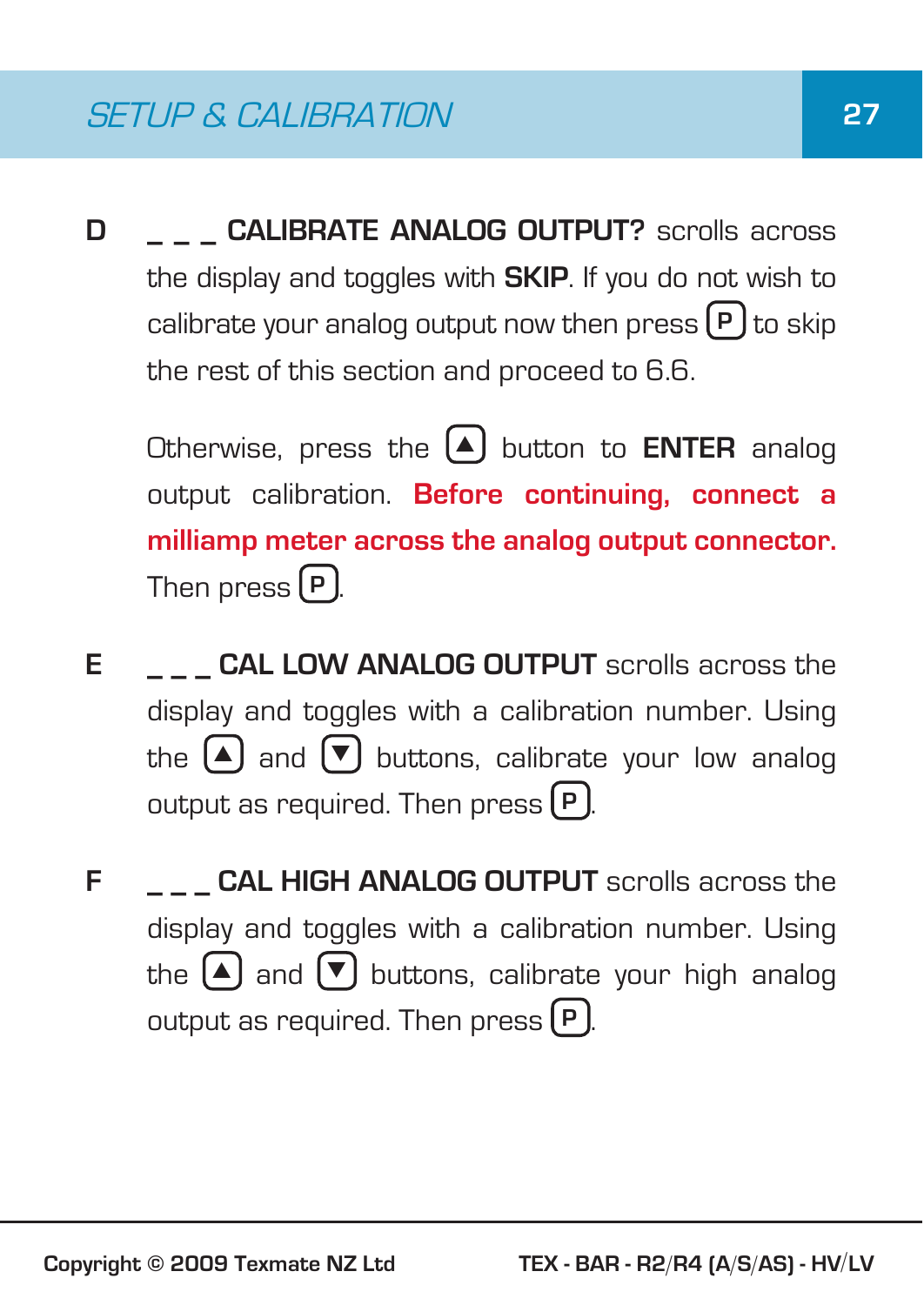# **6.6 Serial setup**

If your controller does not have this option installed then you will not view this section - setup will continue at 6.7.

**A \_ \_ \_ SERIAL SETUP** scrolls across the display and toggles with **SKIP**. Press  $\left[\mathbf{P}\right]$  to skip to 6.7, or the  $\left[\mathbf{A}\right]$ button and then **P** to **ENTER** serial setup.

**B SERIAL MODE** scrolls across the display and toggles with the currently selected serial mode. Using  $\mathbf{A}$  and  $\mathbf{\nabla}$  buttons, select either: **ASCII**, **MDBS** (Modbus/RTU) or **RNGRA** (Ranger A). Then press **P** .

**ASCII -** Texmate **ASCII** is a simple protocol that allows connection to various Texmate PC configuration tools.

**Modbus -** Industry standard RTU slave mode that allows connection to a wide range of devices, such as PC's or PLC's.

**Ranger A -** This is a continuous output, used to drive remote displays and other instruments in the Rinstrum™ range. (Ranger is a tradename belonging to Rinstrum Pty Ltd.)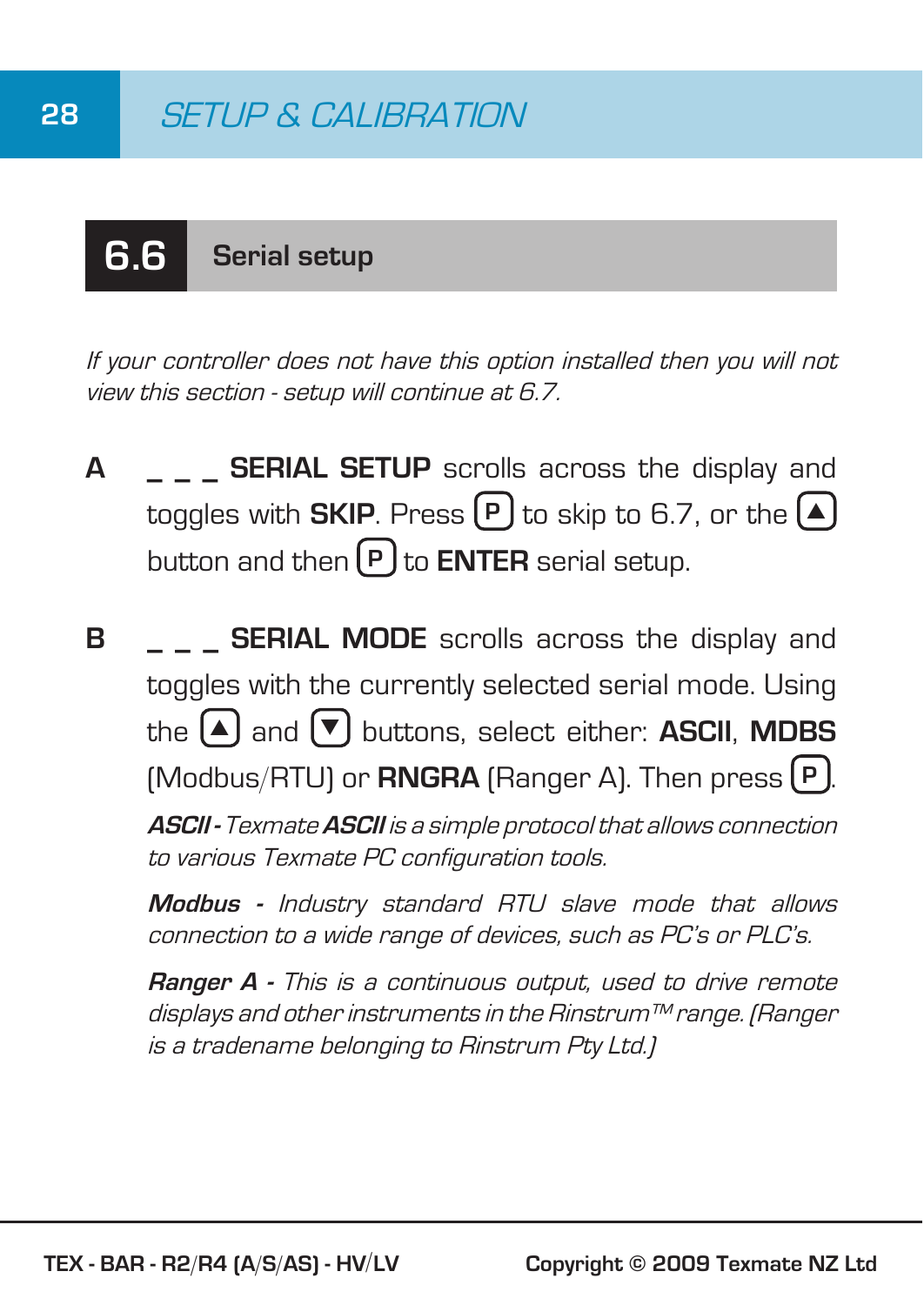- **C BAUD RATE** scrolls across the display and toggles with the currently selected baud rate. Use the  $\left(\blacksquare\right)$  and  $\left(\blacktriangledown\right)$  buttons to choose between: **300**, **600**, **1200**, **2400**, **4800**, **9600**, **19200** or **38400**. Then press **P** .
- **D PARITY** scrolls across the display and toggles with the currently selected parity. Use the  $\Box$  and  $\nabla$ buttons to select: **NONE**, **ODD** or **EVEN**. Then press **P** .
- **E E SERIAL ADDRESS** scrolls across the display and toggles with the currently selected serial address. Use the  $\left( \blacktriangle \right)$  and  $\left( \blacktriangledown \right)$  buttons to alter the serial address. Then press **P** .

 The serial address parameter is used to identify a particular device when it is used with other devices in a system. (It applies particularly to Modbus mode when used on a RS485 network.) The serial address of the controller must be set to match the serial address used in the master device.

#### **EXECUTE:** More info on registers **Fig. 34 See Tables (p30-31)**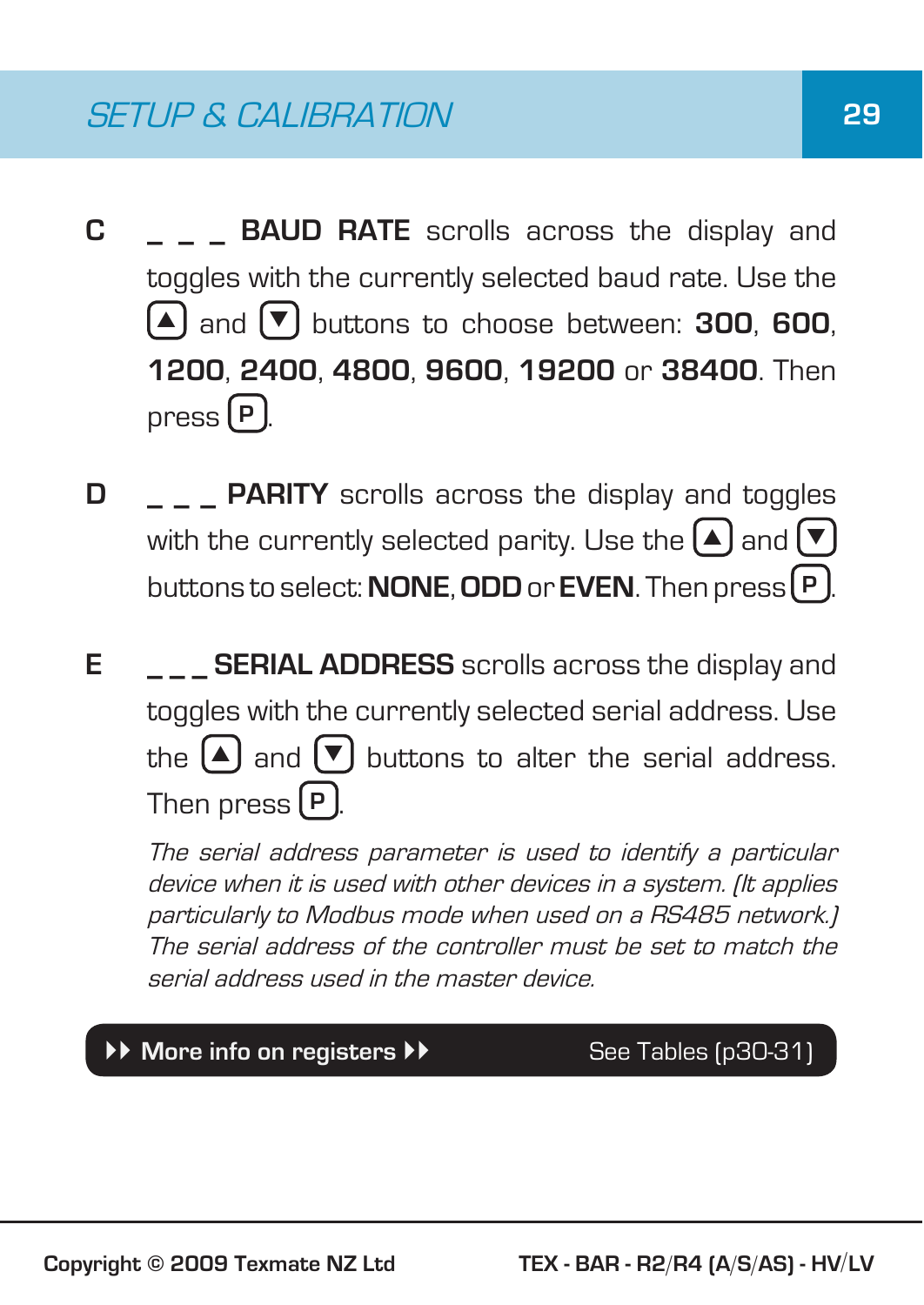**MODBUS REGISTERS -** These are all holding registers and should be accessed via function codes 3 and 6.

Register addresses are displayed in the Modicon<sup>™</sup> addressing format. i.e. Register 65=40065 (subtract 1 for direct addressing).

**Please note that registers pertaining to SP3-4 are not used for models with only two relays installed.**

| <i><b>16-BIT SIGNED</b></i> |                         |               | <b>32-BIT SIGNED</b> (2x16-bit) |
|-----------------------------|-------------------------|---------------|---------------------------------|
| <b>Address</b>              | <b>Function</b>         | LSW/MSW       | <b>Function</b>                 |
| 40001                       | Alarm status            | 40513/40514   | Process display                 |
|                             | (Bit 0=SP1, Bit 1=SP2,  | 40525 / 40526 | Peak                            |
|                             | Bit 2=SP3, Bit 3 = SP4) | 40527 / 40528 | Valley                          |
| 40065                       | SP 1 hysteresis         | 40535 / 40536 | SP <sub>1</sub>                 |
| 40071                       | SP 1 make delay         | 40537 / 40538 | SP <sub>2</sub>                 |
| 40066                       | SP 2 hysteresis         | 40539 / 40540 | SP <sub>3</sub>                 |
| 40072                       | SP 2 make delay         | 40541 / 40542 | SP <sub>4</sub>                 |
| 40067                       | SP 3 hysteresis         | 40587 / 40588 | $D/A$ scale low                 |
| 40073                       | SP 3 make delay         | 40591/40592   | D/A scale high                  |
| 40068                       | SP 4 hysteresis         |               |                                 |
| 40074                       | SP 4 make delay         |               |                                 |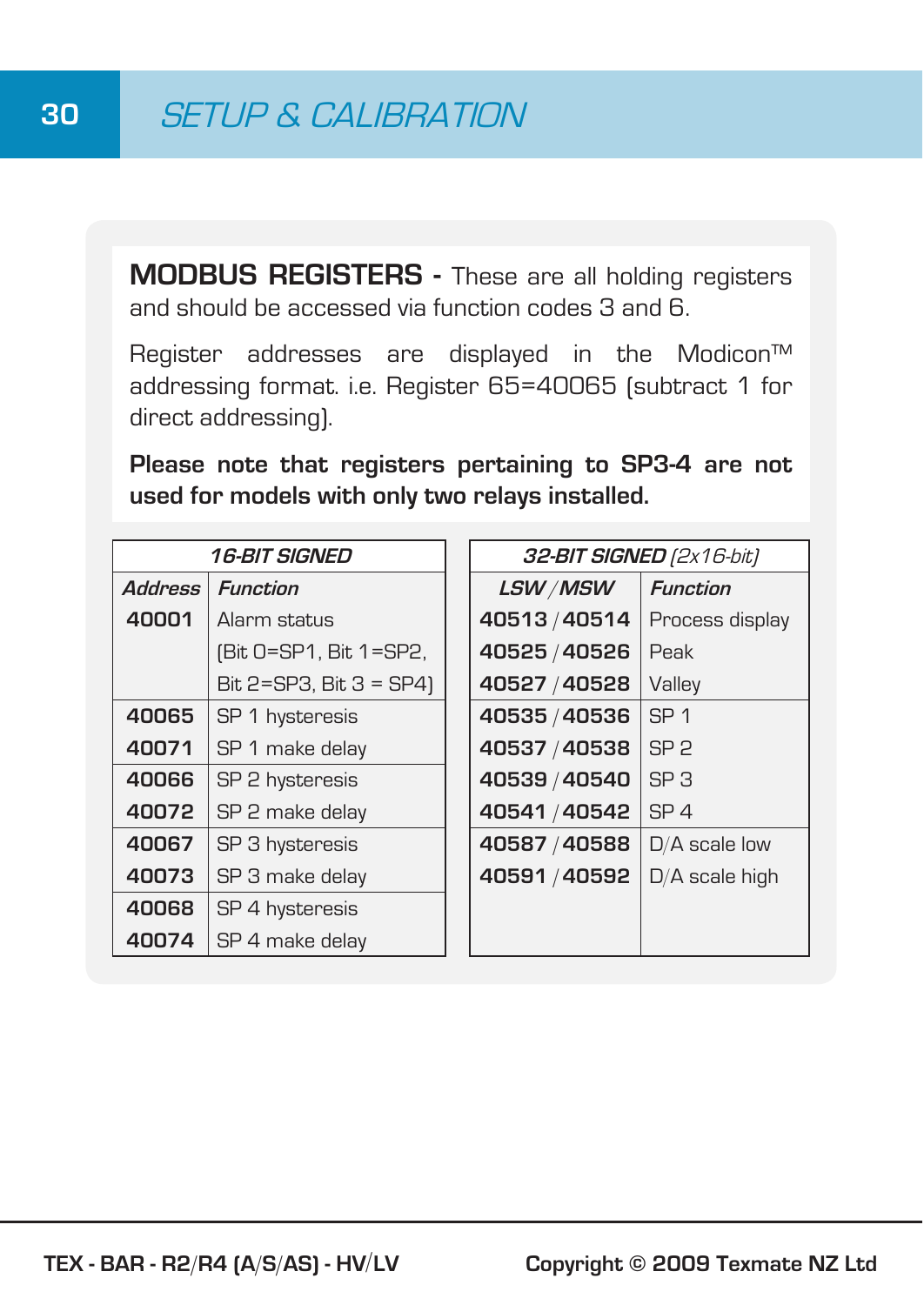**RANGER A -** This allows the SC to drive a remote display from the Rinstrum range. The following shows the output string format when Ranger A output is selected:

#### **<Start> <Sign> <Output Value> <Status> <End>**

| <b>STRING CHARACTER(S)</b>       |                                                                                                                                                                                                      |  |
|----------------------------------|------------------------------------------------------------------------------------------------------------------------------------------------------------------------------------------------------|--|
| <start></start>                  | STX character [ASCII 02]                                                                                                                                                                             |  |
| <sign></sign>                    | Output value sign (space for + and dash for -)                                                                                                                                                       |  |
| <dutput<br>Value&gt;</dutput<br> | Seven character ASCII string containing the current output value<br>and decimal point. <i>(If there is no decimal point, then the first</i><br>character is a space. Leading zero blanking applies.) |  |
| <status></status>                | Single character output value status: U=Under, O=Over, E=Error                                                                                                                                       |  |
| <end></end>                      | ETX character [ASCII 03]                                                                                                                                                                             |  |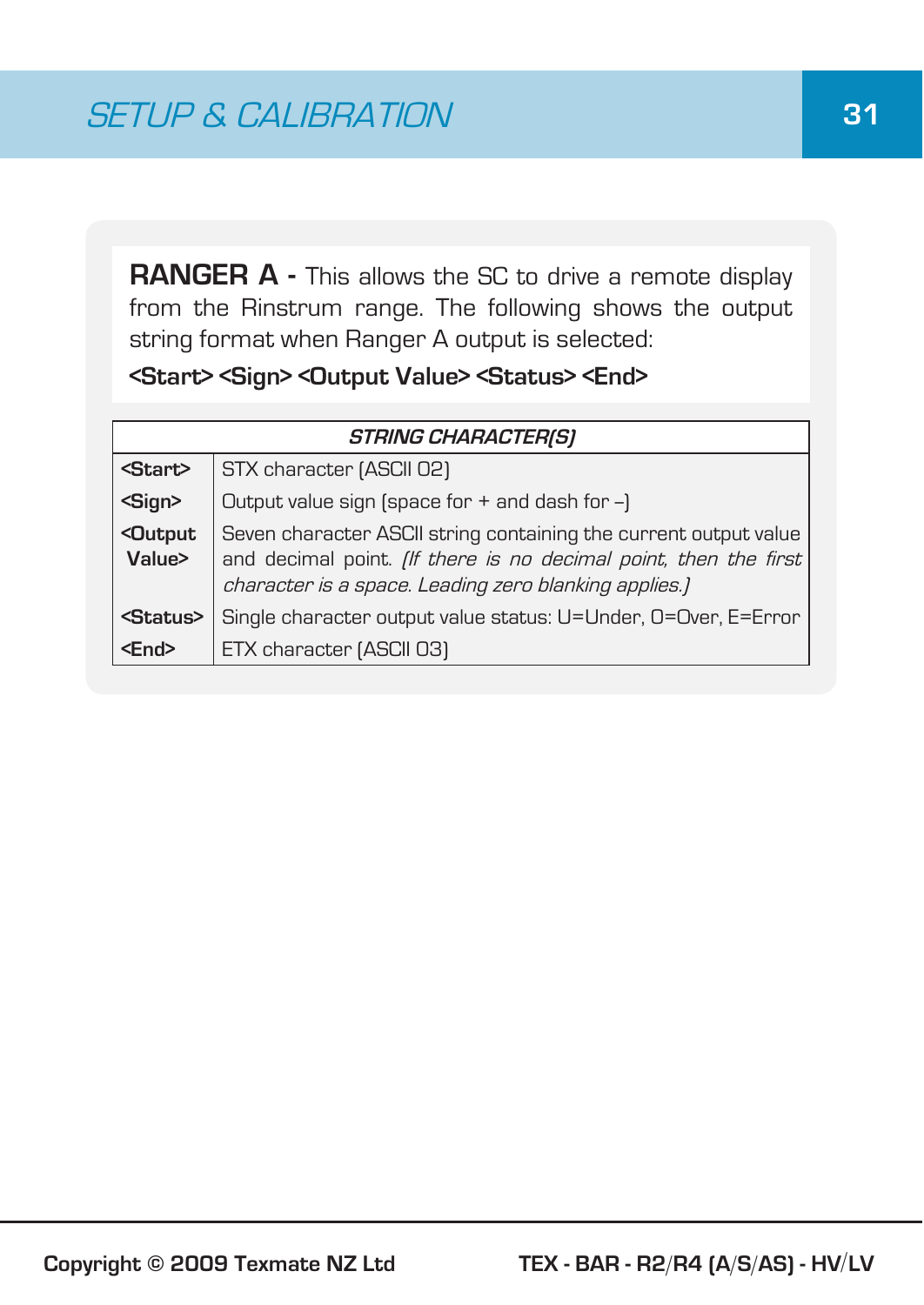## **6.7 Bar graph setup**

- **A \_ \_ \_ BAR GRAPH SETUP** scrolls across the display and toggles with **SKIP**. Press **P** to skip to 6.8, or the S button and then **P** to **ENTER** bar graph setup.
- **B LOW SCALE VALUE FOR BAR GRAPH** scrolls across the display and toggles with the current low scale bar graph setting. Use the  $\blacktriangle$  and  $\blacktriangledown$  buttons to enter the low scale value (in display counts), and then press **P** .
- **C \_ \_ \_ HIGH SCALE VALUE FOR BAR GRAPH** scrolls across the display and toggles with the current high scale bar graph setting. Use the  $\Box$  and  $\nabla$  buttons to enter the high scale value (in display counts), and then press **P** .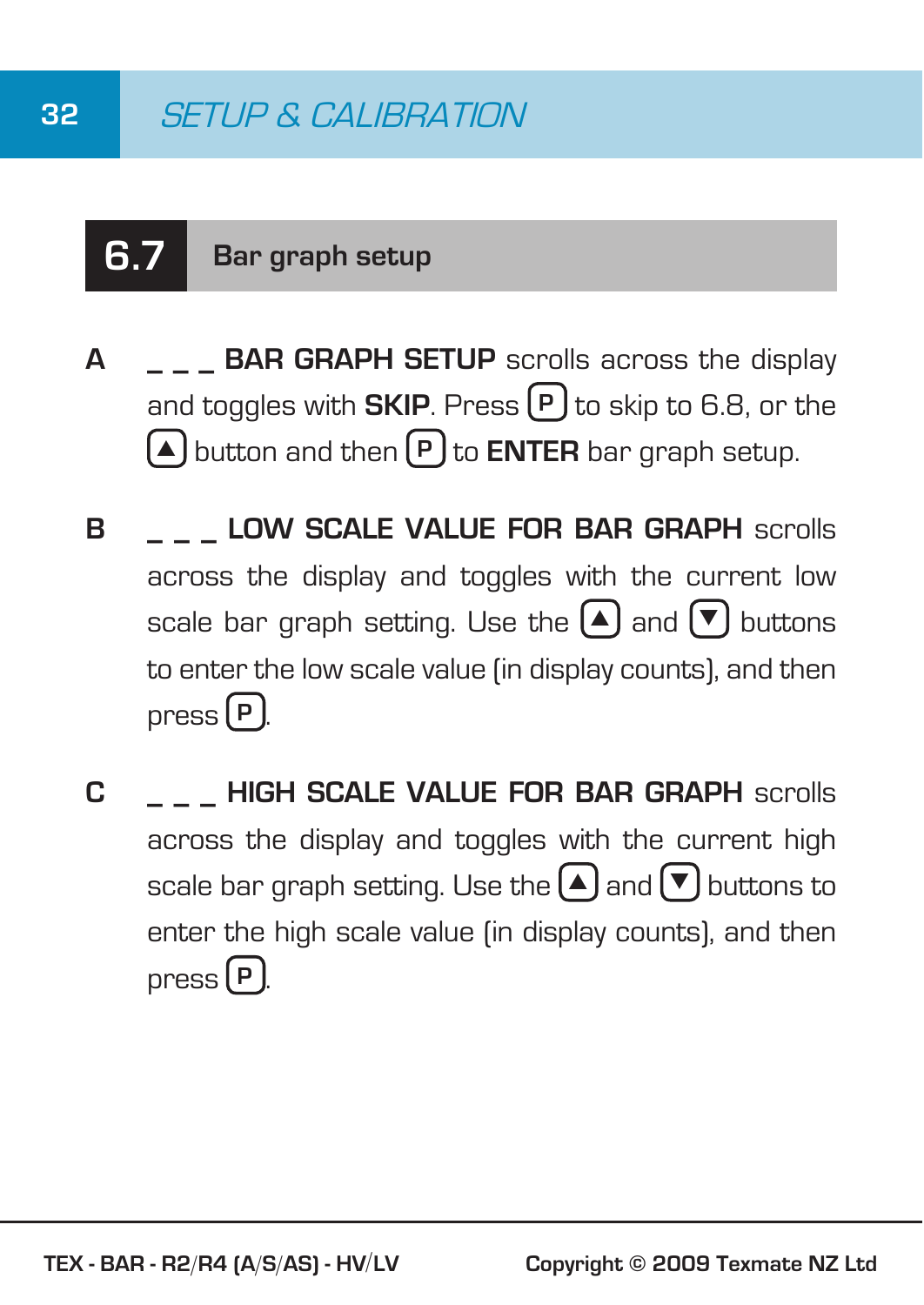## **6.8 Edit calibration PIN**

- **A \_ \_ \_ EDIT CAL PIN NUMBER** scrolls across the display and toggles with **SKIP**. Press  $[P]$  to skip and return to the operational display, or the  $\blacktriangle$  button and  $then$  $[**P**]$  to **ENTER**.
- **B ENTER NEW CAL PIN NUMBER** scrolls across the display and toggles with the current PIN (default 1). Using the  $\left( \blacktriangle \right)$  and  $\left( \blacktriangledown \right)$  buttons, enter your new calibration PIN number. Then press  $(P)$  to exit and return to the operational display.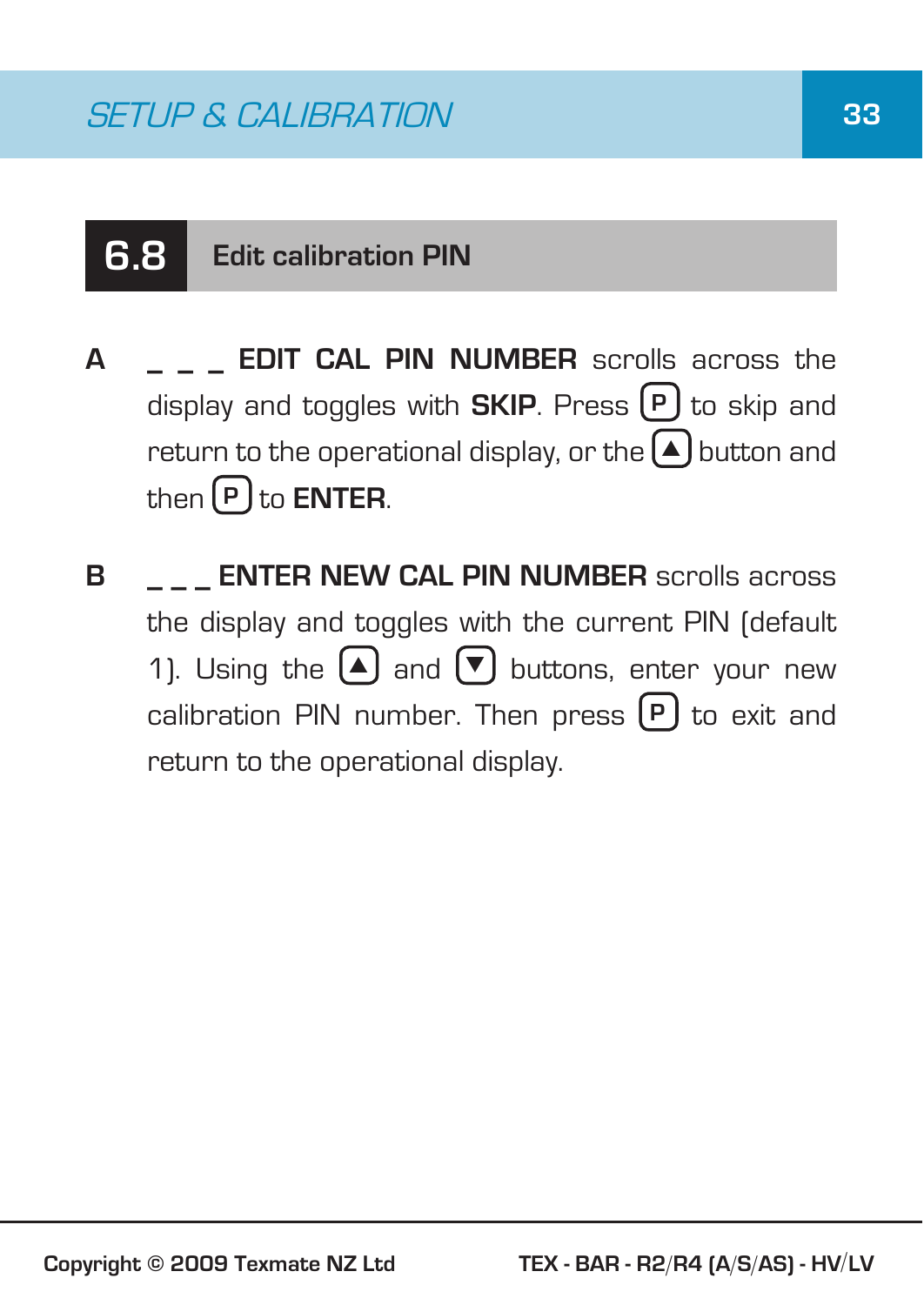## **7 SETPOINT SETUP**

Enter the setpoint setup mode by pressing and holding the  $\triangledown$  button for 3 seconds.

## **7.1 Enter setpoint PIN**

**A \_ \_ \_ ENTER SP PIN NUMBER** scrolls across the display and toggles with **Q**. Use the  $\left[ \triangle \right]$  and  $\left[ \triangledown \right]$  buttons to enter your security code (factory default 1). Then press **P** . If the correct PIN is entered then the setup is started at 7.2.

If an incorrect PIN number is entered. **INCORRECT PIN NUMBER - ACCESS DENIED** scrolls across the display and it returns to the normal operating mode.

**You will be given the opportunity to change your PIN number at the end of this section (7.3). If you have forgotten your PIN number, see Section 9.**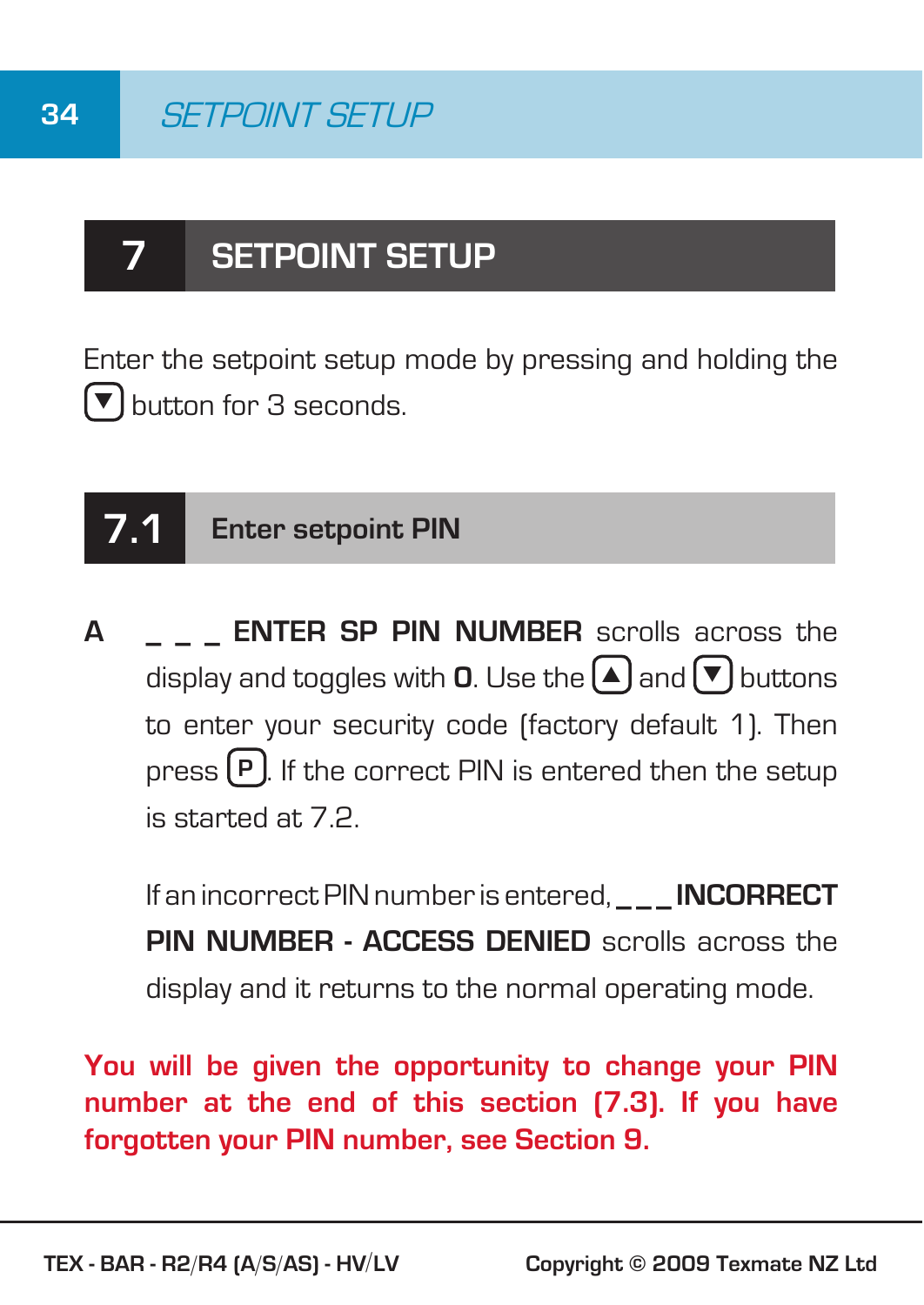# **7.2 Edit setpoints**

**A \_ \_ \_ EDIT SETPOINT** scrolls across the display and toggles with **SKIP**. Press  $(P)$  to skip to 7.3, or use the  $\boxed{\blacktriangle}$  and  $\boxed{\blacktriangledown}$  buttons to select a setpoint to edit: either **SP 1**, **SP 2**, **SP 3** or **SP 4**. Then press **P** .

SP3-4 are not available for models with only two relays installed.

- **B SP VALUE** scrolls across the display and toggles with the last setpoint value entered. Using the  $(A)$ and  $\nabla$  buttons, adjust the display value at which the setpoint will activate. Then press  $[P]$ .
- **C \_ \_ \_ SP ACTIVATION** scrolls across the display and toggles with the last selected setpoint activation. Using the  $\left( \blacktriangle \right)$  and  $\left( \blacktriangledown \right)$  buttons, select the relay activation to operate **ABOVE** or **BELW** (below) the setpoint value, and then press **P** .

Select **ABOVE** for the relay to turn on above the setpoint value and off below it. Select **BELW** for the relay to turn on below the setpoint value and off above it.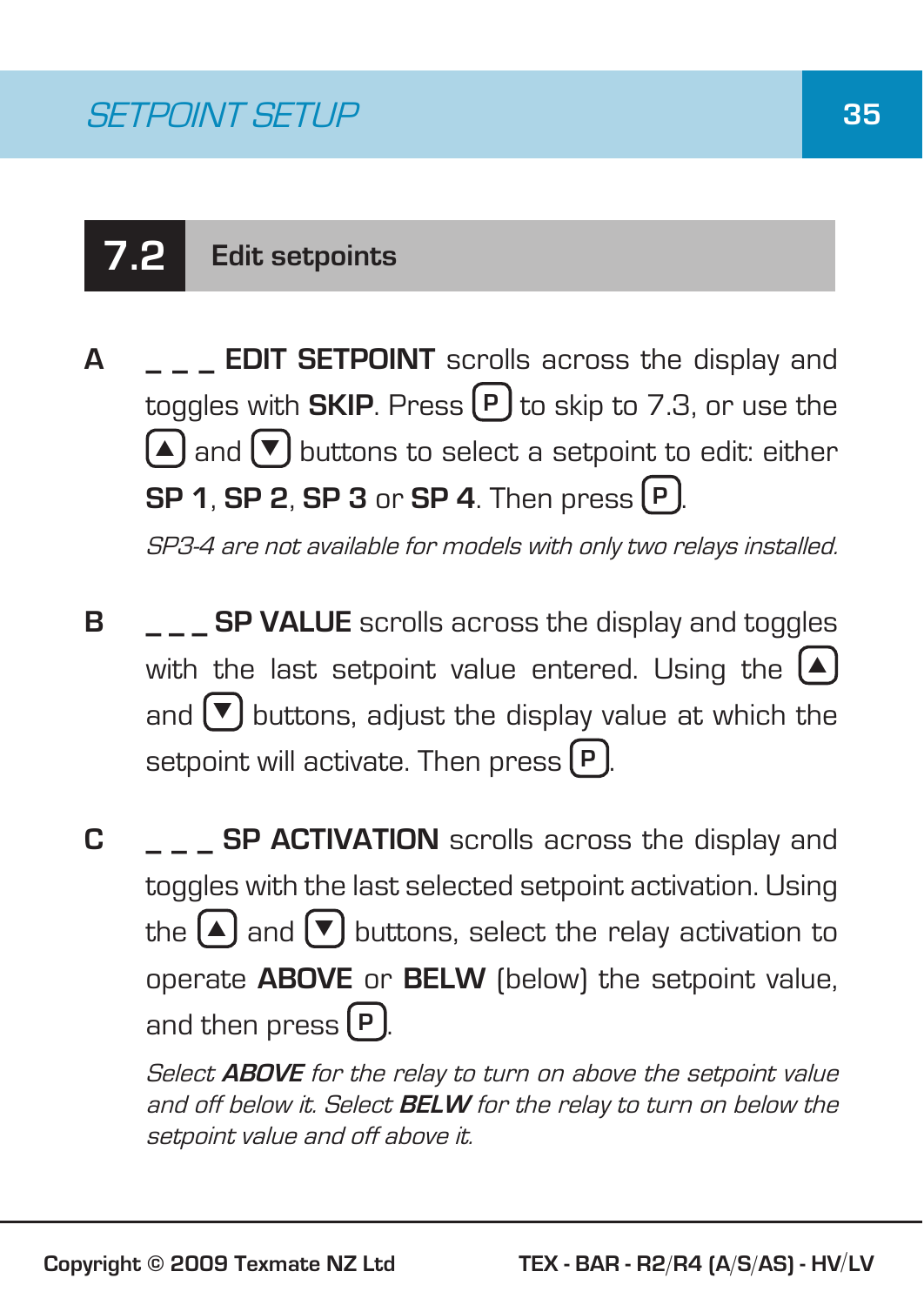### **36** SETPOINT SETUP

**D** \_ \_ \_ SETPOINT TYPE scrolls across the display and toggles with the last selected setpoint type. Using the S and T buttons, select either **ALRM** (alarm) or **CNTRL** (control). Then press  $(P)$ .

**ALRM -** The **setpoint value** controls the point at which the setpoint will activate. The **hysteresis value** controls the point at which the setpoint will deactivate.



**CNTRL -** The **setpoint value** controls the point at which the setpoint will deactivate. The **hysteresis value** controls the point at which the setpoint will reactivate.

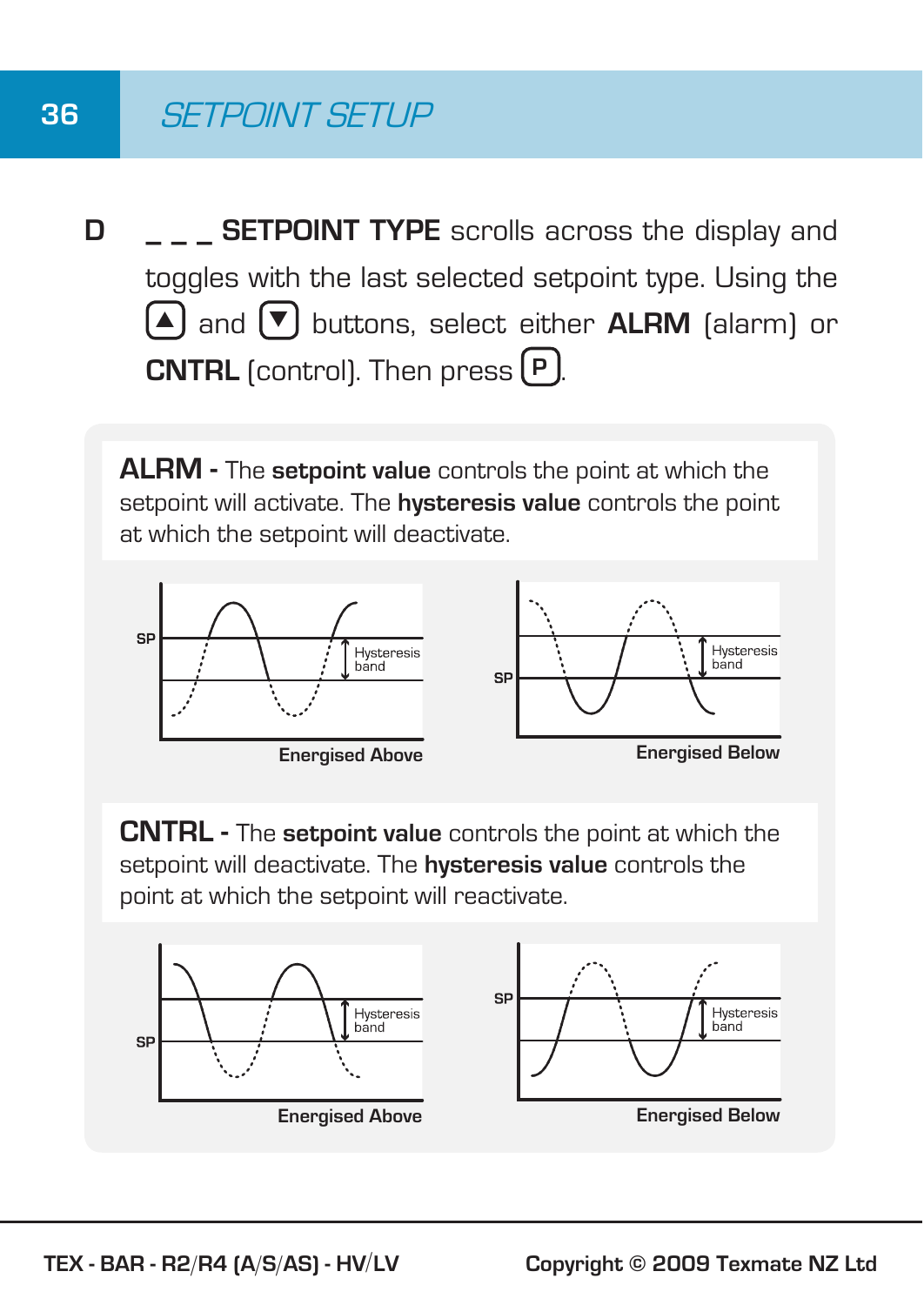**E** \_ \_ \_ HYSTERESIS VALUE scrolls across the display and toggles with the last selected value. Use the  $(A)$ and  $\triangledown$  buttons to alter the hysteresis value if required. Then press **P** .

The hysteresis value defines the separation band between setpoint activation and deactivation. Hysteresis will operate as per the specified type setting (**ALRM** or **CNTRL**) - see 7.2D.

**F MAKE DELAY** scrolls across the display and toggles with the last selected make delay value. Adjust the make delay value using the  $\Omega$  and  $\nabla$  buttons and then press  $[P]$ .

The make delay value defines the delay between setpoint activation and when the relay turns on. This value is in tenths of a second.

**G \_ \_ \_ OPEN ACCESS TO SP VALUE** scrolls across the display and toggles with the last selected direct access setting. Using the  $\blacktriangle$  and  $\blacktriangledown$  buttons, select either **NO** or **YES**, and then press **P** .

When enabled, this option allows the setpoint value to be edited directly after pressing the  $\blacktriangledown$  button, without needing to enter a PIN number or go through all of the other options. Each setpoint can individually have this option enabled or disabled.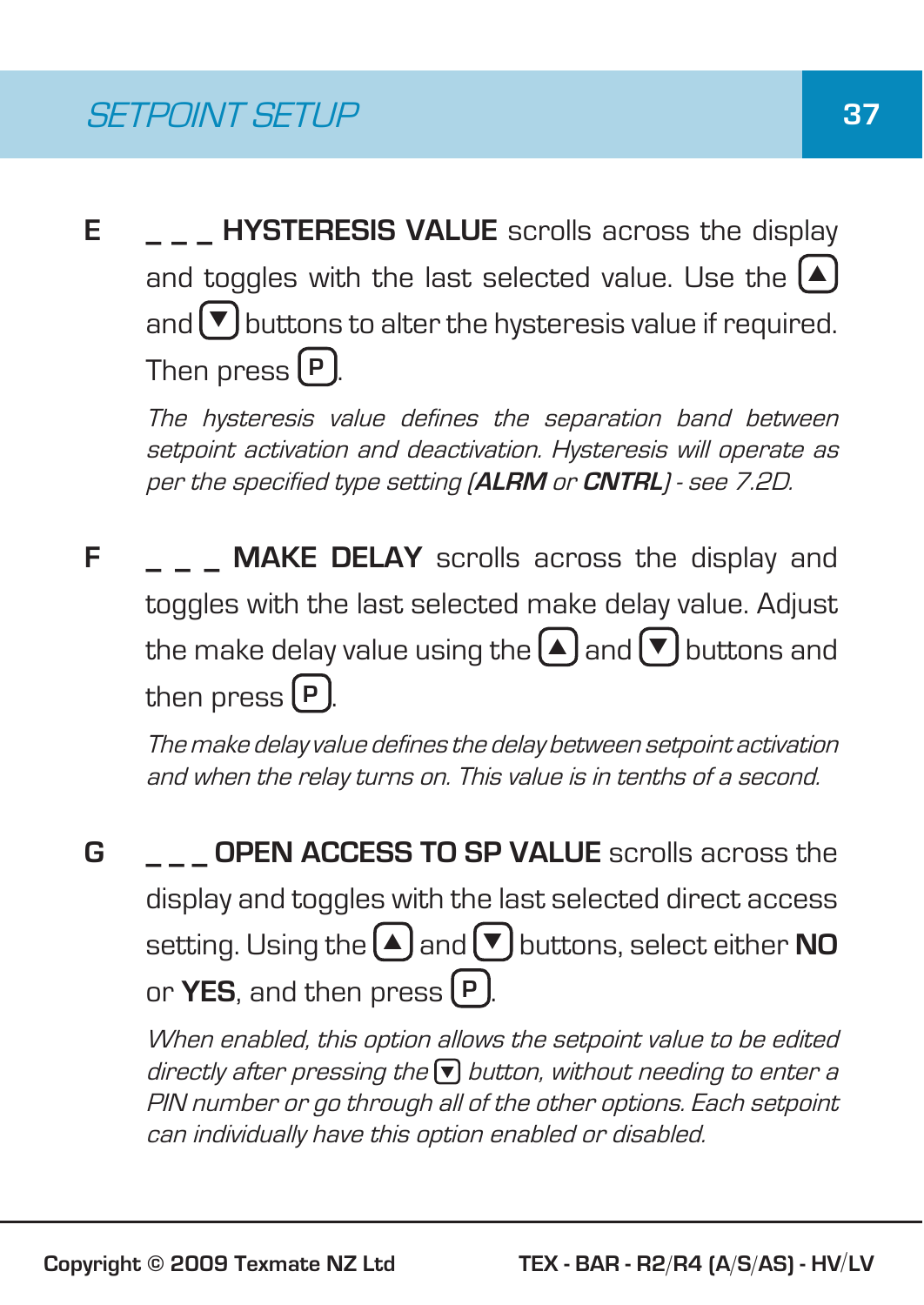

**H TRAIL SP1** scrolls across the display and toggles with the current trailing setting. Using the  $\Box$  and  $\nabla$ buttons, select either **OFF** or **ON**, and then press **P** .

If you choose **On**, the selected setpoint will be automatically adjusted whenever SP1 is changed, so that the 2 setpoints always trail each other by the same amount.

- **I SHOW SP ON BAR** scrolls across and toggles with the current display setting. Using the  $(A)$  and  $\nabla$ buttons, select either **NO** or **YES**, and then press **P** . If you select **YES**, the setpoint value will be marked on the graph by a single bar. Multiple setpoints may have this option enabled.
- **J EDIT SETPOINT** scrolls across the display and toggles with **SKIP**. You are now back at 7.2A. To edit another setpoint, follow the instructions from 7.2A-J again. If you have finished editing setpoints, press **P** now to **SKIP** to 7.3.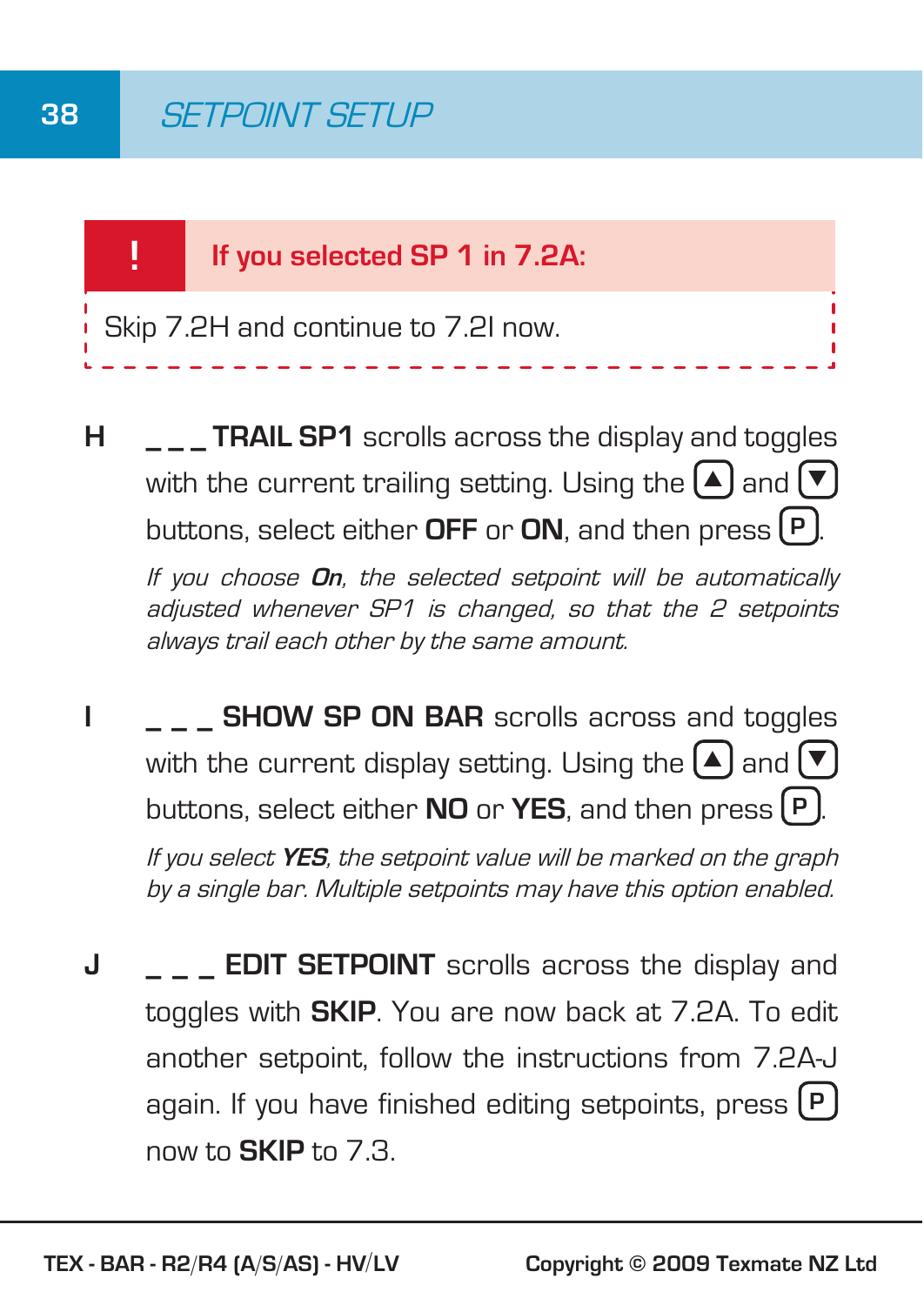# **7.3 Edit setpoint PIN**

- **A \_ \_ \_ EDIT SP PIN NUMBER** scrolls across the display and toggles with **SKIP**. Press  $(P)$  to skip the rest of this section and return to the operational display, or the  $[4]$ button and then **P** to **ENTER**.
- **B ENTER NEW SP PIN NUMBER** scrolls across the display and toggles with the current PIN (default 1). Using the  $\left(\blacksquare\right)$  and  $\left(\blacktriangledown\right)$  buttons, enter your new setpoint entry PIN number. Then press **P** to exit and return to the operational display.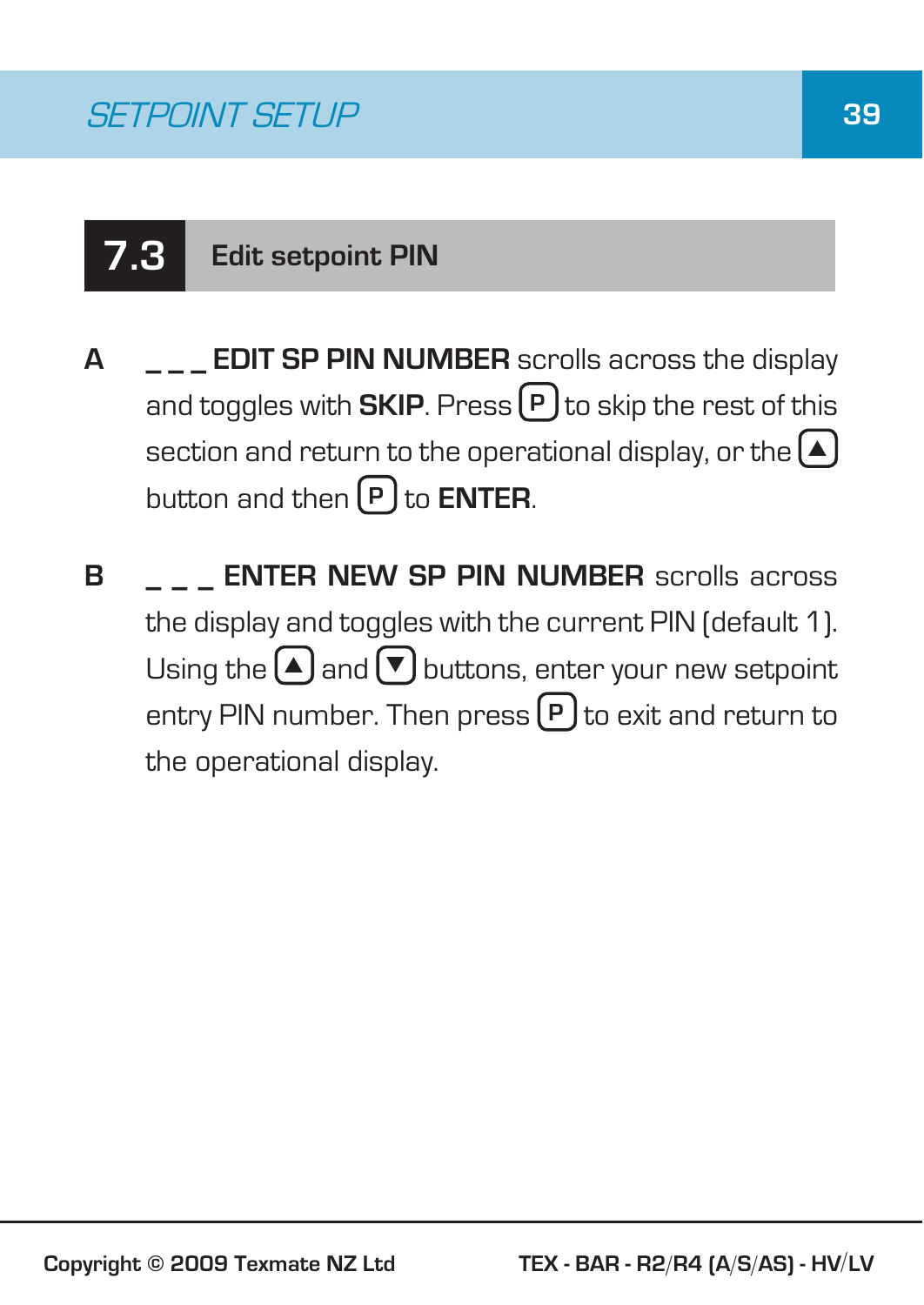### **8 SETPOINT DIRECT ACCESS**

If none of the setpoints have their direct access option enabled then the  $\blacktriangledown$  button will not respond to a short press. (See 7.2G to enable.)

### **8.1 Setpoint direct access**

**A** Begin by pressing the  $\nabla$  button for half a second. The name of the first access-enabled setpoint (**SP 1**, **SP 2**, **SP 3** or **SP 4**) will appear on the display and toggle with the current value for that setpoint. Using the  $(A)$ and  $\left(\blacktriangledown\right)$  buttons, adjust the selected value. Then press **P** ) to accept and progress to the next access-enabled setpoint.

SP3-4 are not available for models with only two relays installed.

**B** Pressing  $(P)$  for the last access-enabled setpoint will exit and return to the operational display.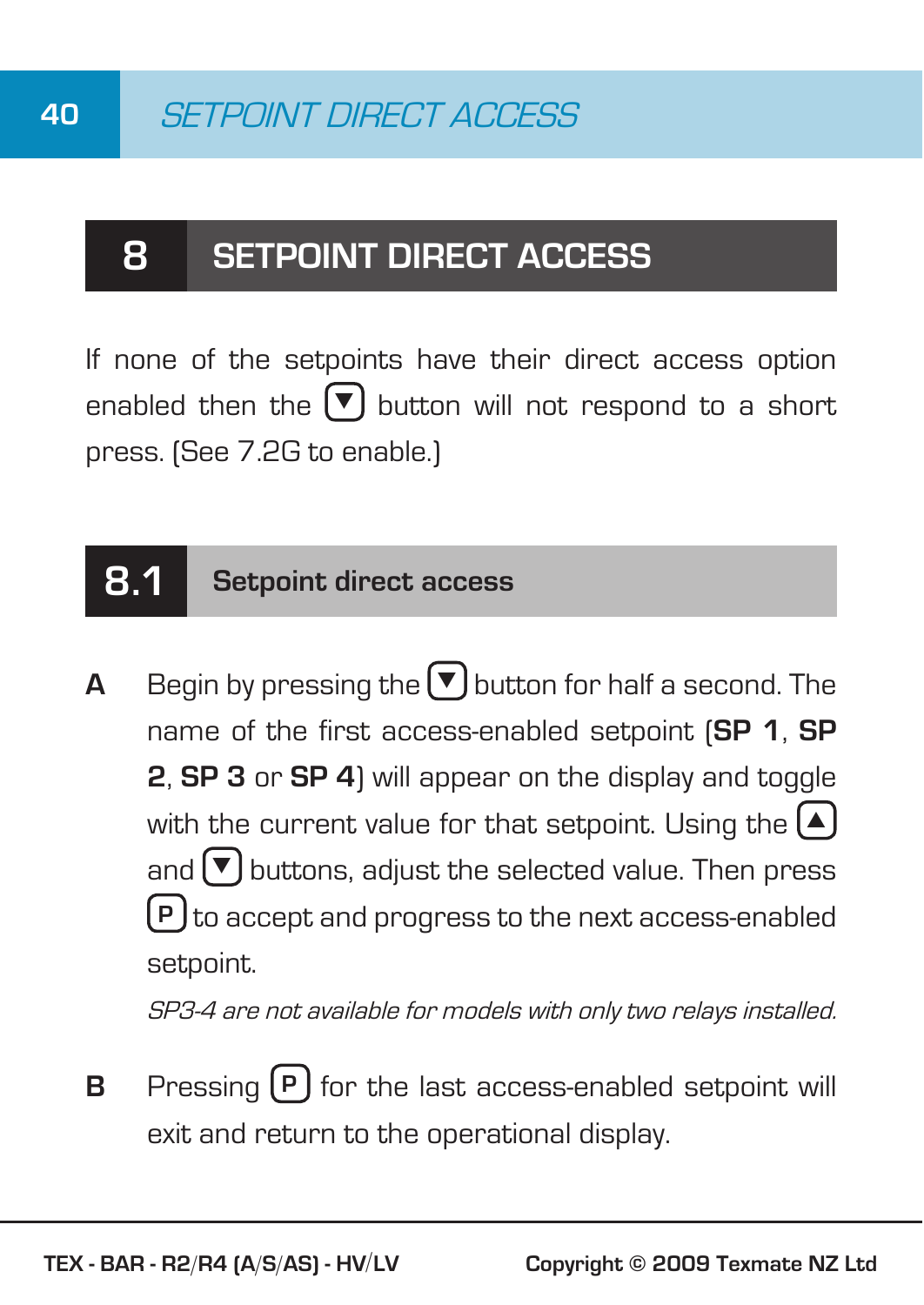### **9 RESET PIN NUMBERS**

If you have forgotten your PIN number, follow the procedure below to reset the calibration and setpoint entry PIN numbers to their factory default of 1.

### **9.1 Reset PIN numbers**

- **A** Press  $\left[\begin{matrix}A\end{matrix}\right]$ ,  $\left[\begin{matrix}\n\blacktriangledown\end{matrix}\right]$  and  $\left[\begin{matrix}P\end{matrix}\right]$  at the same time. (This key combination can be difficult to execute and you may need several tries to get it right.)
- **B** When successful, a factory identification text will scroll across the display, followed by: **ALL PIN NUMBERS RESET TO 1**.
- **C** Reset the calibration PIN numbers if required by following the instructions in Sections 6.8 and 7.3.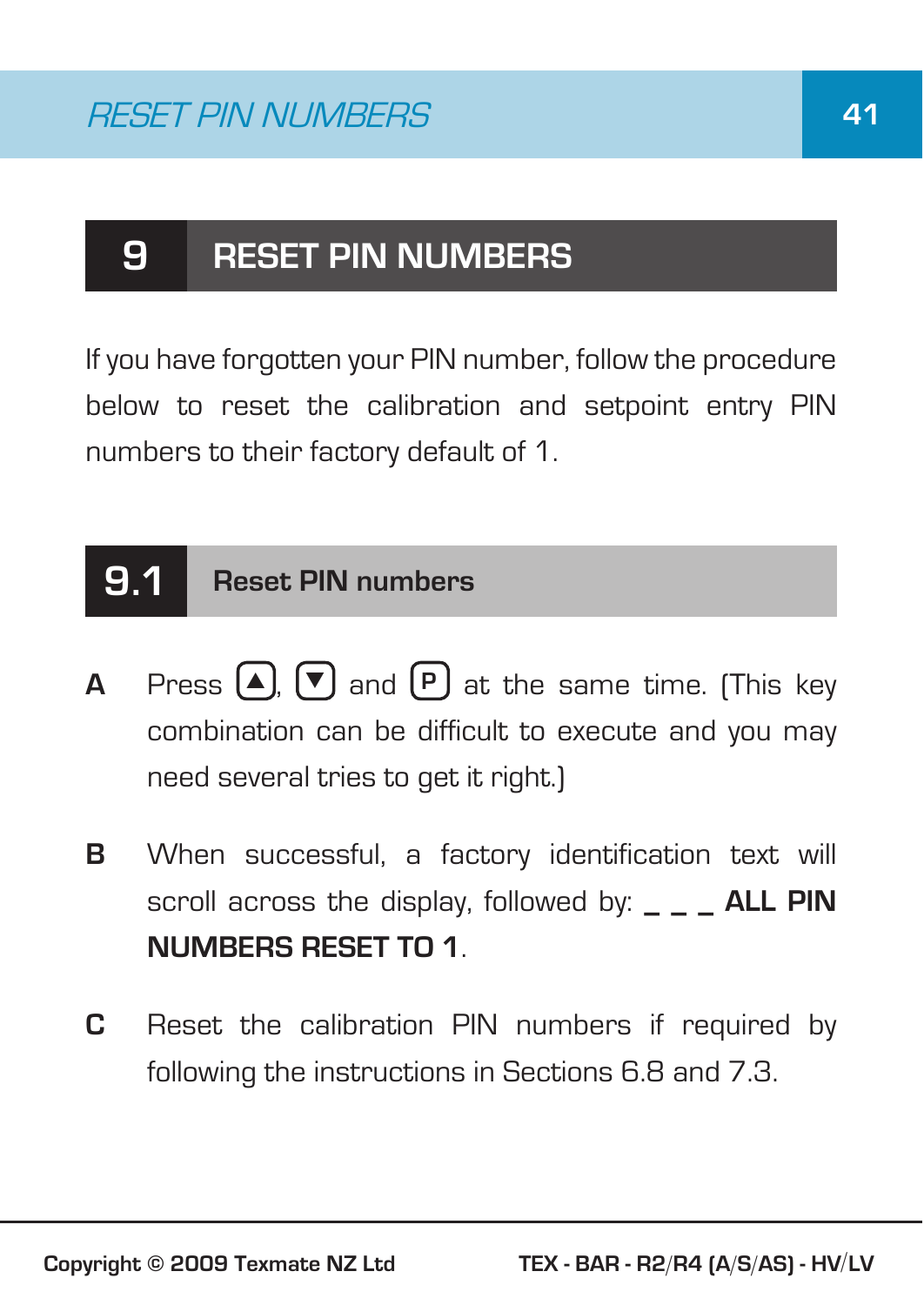### **10 DISPLAY BRIGHTNESS**

Follow the instructions below to adjust the brightness of your LED display.

#### **10.1 Adjust display brightness**

- **A** Press the  $(P)$  and  $(A)$  buttons together from the operational display. **BRI** appears on the screen and toggles with the current brightness setting.
- **B** Use the  $\bigtriangleup$  and  $\bigtriangledown$  buttons to adjust the brightness of the LED backlight as required, and then press **P** . The display returns to normal operating mode.